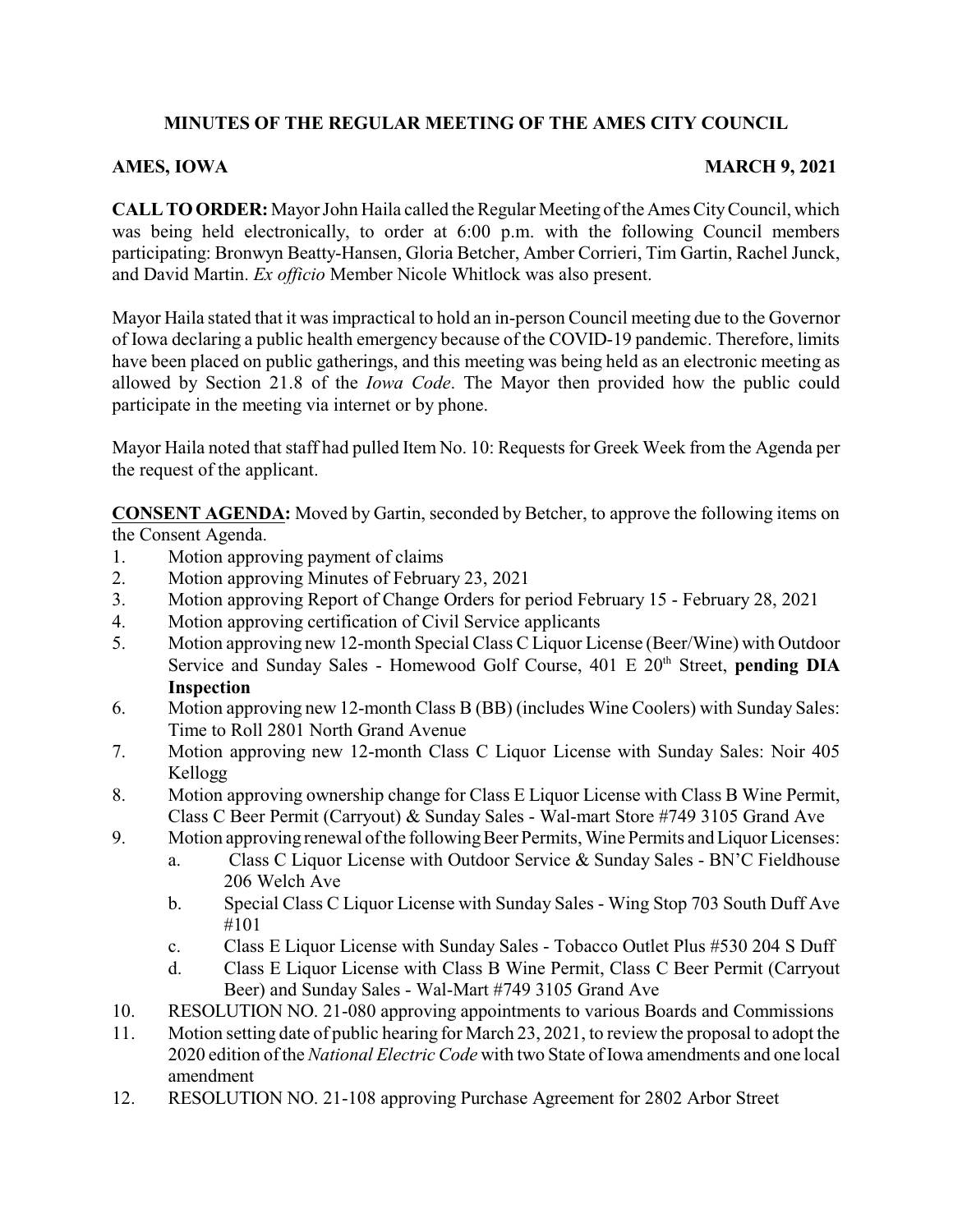- 13. RESOLUTIONNO. 21-109 approvingUnderage Enforcement Contract betweenAmes Police Department and the Alcoholic Beverages Division for police enforcement of alcohol regulations
- 14. RESOLUTION NO. 21-110 approving Encroachment Permit Agreement for sign at 2420 Lincoln Way, Ste. B
- 15. RESOLUTION NO. 21-111 approving preliminary plans and specifications for Water and Pollution Control Facility Sludge Pumping Building Improvements; setting April 14, 2021, as bid due date and April 27, 2021, as date of public hearing
- 16. RESOLUTION NO. 21-112 awarding contract to Lumen of Monroe, Louisiana, for a 3-year data services contract in the amount of \$2,400/month
- 17. RESOLUTION NO. 21-113 approving Change Order No. 3 with DGR Engineering of Rock Rapids, Iowa, for additional engineering services for the Electric Power Line Relocation at SE  $16<sup>th</sup>$  Street & S. Duff Avenue in an amount not to exceed \$32,500
- 18. RESOLUTION NO. 21-114 approving contract and bond for Water Treatment Plant Lime Pond Underdrain Improvements
- 19. Durham Bandshell Electrical Renovations:
	- a. RESOLUTION NO. 21-115 approving Change Order No. 1 in the amount of \$1,285.40 to Jaspering Electric, Inc., of Ames, Iowa
	- b. RESOLUTION NO. 21-116 accepting completion
- 20. RESOLUTION NO. 21-117 approving Plat of Survey for 2006 & 2010 Kildee Street

Roll Call Vote: 6-0. Motions/Resolutions declared carried/adopted unanimously, signed by the Mayor, and hereby made a portion of these Minutes.

**PUBLIC FORUM:** Mayor Haila opened Public Forum. No one requested to speak, so he closed Public Forum.

**SMALL ARTS GRANT PROGRAM:** Assistant City Manager Brian Phillips mentioned that the Public Art Commission (PAC) worked with the Commission on the Arts (COTA) to develop and bring back to the Council guidelines for a Small Arts Grant Pilot Program. Mr. Phillips explained that there was an error in the numbering on the form attached to the Council Action Form; however, the actual application will have the numbering correct. It was noted that the Commission members working on the guidelines for the Grant program were Public Art Commission members Sara Sherman and Angie DeWaard and Commission on the Arts member Tom Lockhart.

Council Member Betcher inquired how the application cycle would work. Ms. Sherman mentioned that she is not sure as they have not fully worked out those details. Her hope is to have it available by Spring 2021, and hopefully make it an annual event. Ms. DeWaard mentioned it would be nice if the Commission would be able to add the application online, similar to the Neighborhood Grant Program. Ms. Betcher asked Mr. Phillips how the Neighborhood Grant Program worked. Mr. Phillips stated he is not sure about the timing of that Program, but if they wanted to apply the same concept as other Art Grants that are offered that could be done. It was noted that COTA is open for about 2-3 weeks, but since this is a new Program, they could open the application period for four weeks. Ms. Betcher stated one thing she is concerned about is making sure the information is out in time for the students at Iowa State who are going to be finishing their semester at the start of May.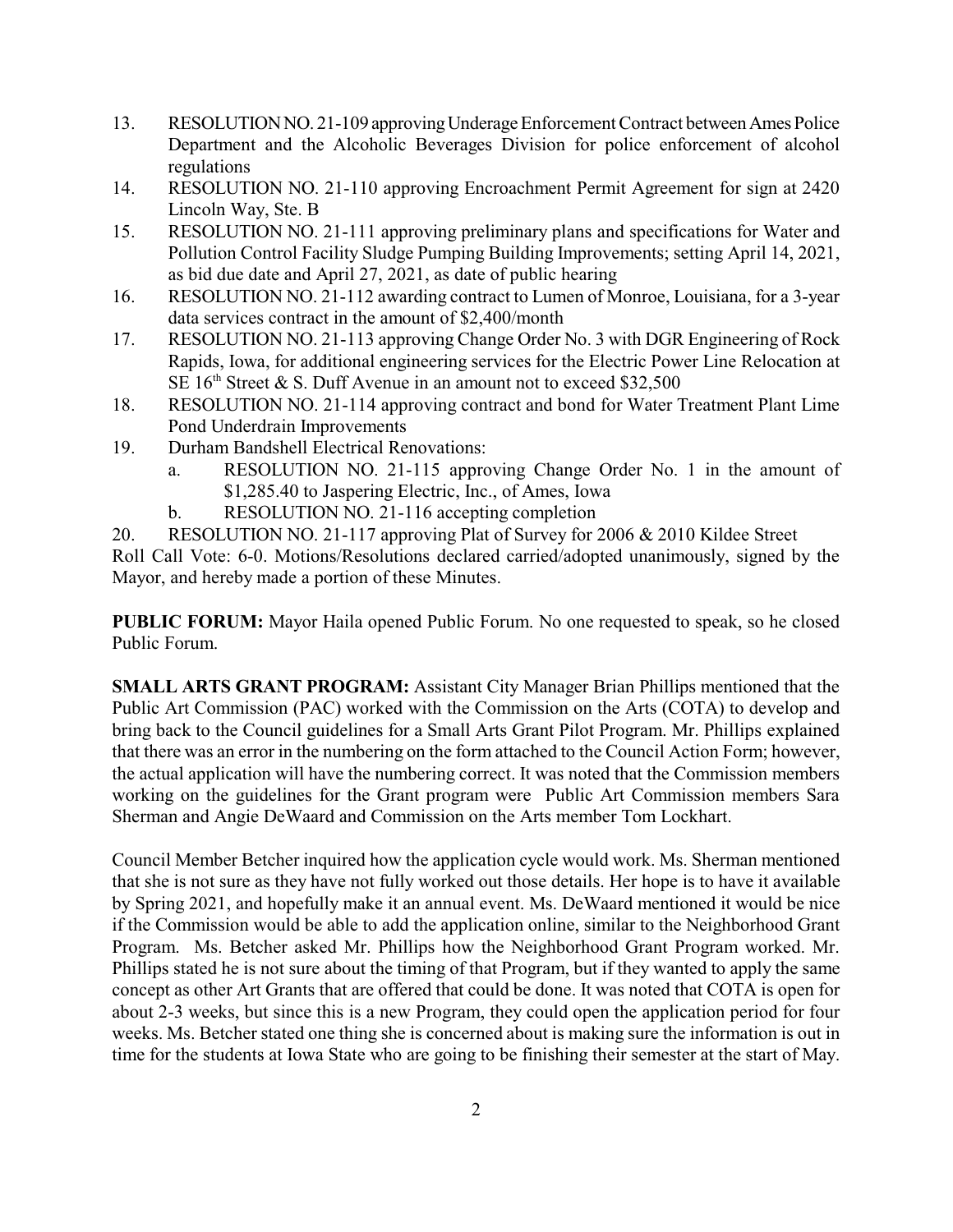This way they would have the opportunity to apply. Mr. Lockhart mentioned that they will need to do some promoting for this new Program; the typical grants through COTA are earmarked for nonprofits who already know the process and know the application period is open twice a year. This Program is strictly for individual or small groups of artists and not organizations. He noted that the sooner the Commissions get a green light to move ahead they could have a deadline of May 1, 2021.

Mayor Haila opened public input. It was closed when no one came forward.

Moved by Betcher, seconded by Beatty-Hansen, to approve the Small Arts Grant Program criteria and application and direct the Commissioners to proceed with accepting proposals. Vote on Motion: 6-0. Motion declared carried unanimously.

**DISCUSSION REGARDING CITIZEN'S REQUEST FOR A POLICY PERTAINING TO** PULLING ITEMS FROM THE CONSENT AGENDA: City Manager Steve Schainker mentioned what is typically on the Consent Agenda are items that would be considered non-controversial. It was recommended by a citizen that when an item is being pulled from the Consent Agenda for the purpose of voting against the staff's recommendation, that item must be moved to a future agenda, rather than voting on the issue that night.

Council Member Betcher mentioned that she wanted to hear further citizen input on this item. She explained that the reason she asked for this item to be placed on the Agenda for discussion was due to the fact that the Council has not discussed this before.

The Mayor opened public input.

Merlin Pfannkuch, 1424 Kellogg Avenue, Ames, stated that he would like to know where the policy is regarding Council procedures. His opinion was that the Council had acted terribly in this instance. He explained that property rights are considered among the fundamental rights in the United States. In explanation, Mr. Pfannkuch stated that the Council pulled an item from the Consent Agenda and reversed the policy of more than 20 years for mandating sidewalks. He felt the process was rushed and doesn't believe the way the Council handled his neighborhood sidewalk issue would stand up in court. Mr. Pfannkuch explained that the Council has to give the public an opportunity to speak. There were several long-term residents that could not make the meeting because the Council was expected to follow staff recommendations. He mentioned that two people were able to attend the meeting on an hour's notice, and he devoted all his attention to attacking the process and never got a chance to say anything about the merits of the proposal. Mr. Pfannkuch commented that the Council acted like the sidewalk item was a routine matter and they "bludgeoned the neighborhood with the sidewalks." He stated that the neighborhood had a right to come before the Council and say what needed to be said. It was asked why a decision for the sidewalks in his neighborhood had to be made during the meeting instead of waiting until the next meeting. He mentioned that what the Council did was irreprehensible, and it baffled him how the Council defends itself regarding his concerns about the sidewalks being put into his neighborhood. Mr. Pfannkuch mentioned that the Consent Agenda is for non-controversial items, and once the Council determines something is controversial, there should be a procedure to deal with that item. He didn't understand why this was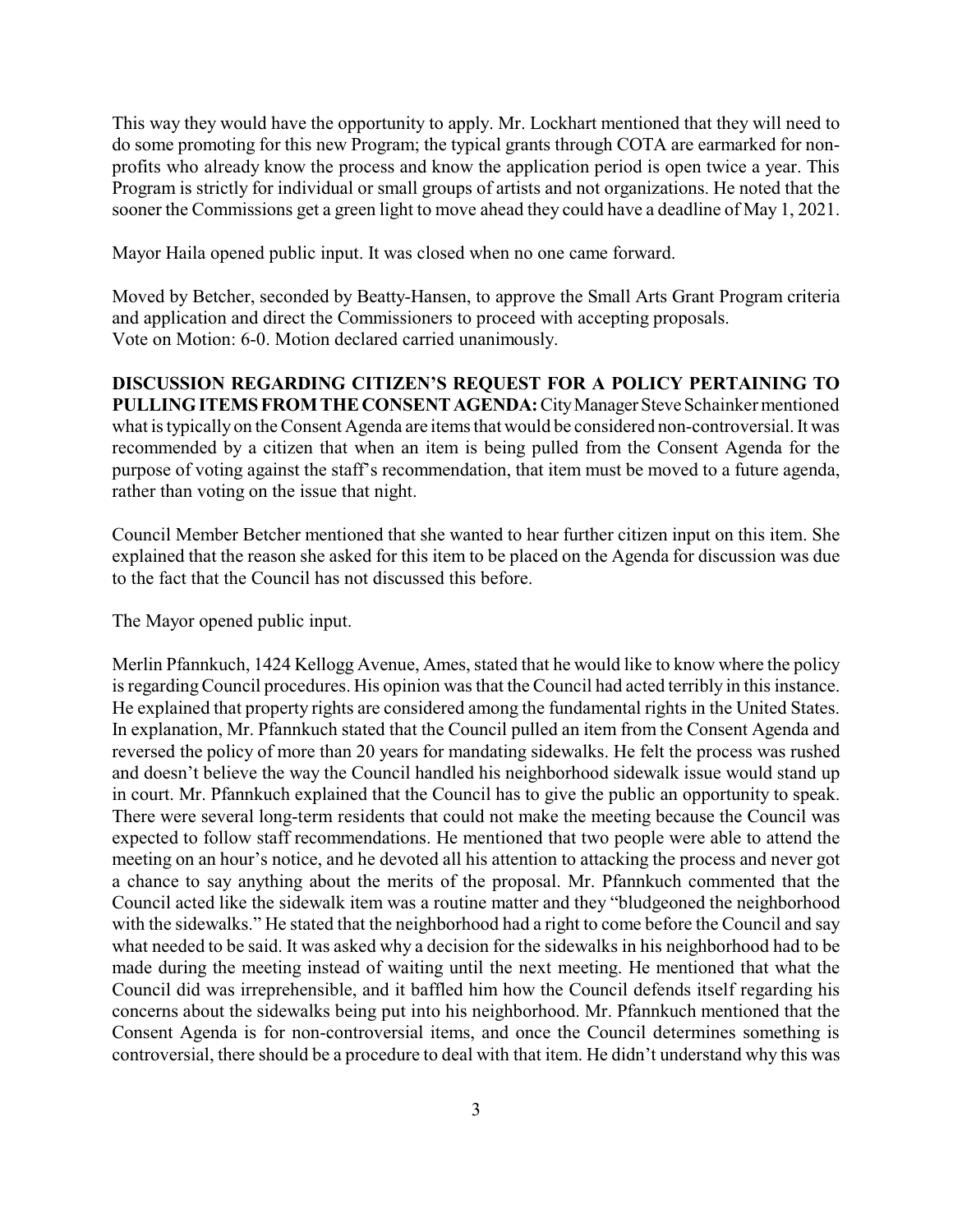not done previously and why a policy is not already in effect.

Public input was closed by the Mayor when no one asked to speak.

Council Member Martin mentioned that he is opposed to adding constraints to the Council's meeting management process. He wanted to make three points in opposition to the proposal to change the process by adding additional steps. First, the Council Consent Agenda is a meeting management technique. Mr. Martin stated that if members of the public mistakenly believe that the presence of an item on the Consent Agenda is a guarantee that it is going to be enacted as the staff recommends, the Council may want to address the misconception, but not add extra steps. Secondly, he doesn't believe the Council should set rules that are triggered by a member's subjective intent. Thirdly, the proposal to add extra steps would shift the power away from the elected officials and towards staff. The point is if the elected officials want to oppose staff's recommendations, there would be extra steps and extra delays, and this would be a shift in power. This is something the citizens of Ames should be cautious about giving away.

Council Member Beatty-Hansen agreed with Mr. Martin. She pointed out that even when Wheatsfields liquor license has been up for renewal, they know that a representative needs to be available during the Council meeting in case there are any questions. She mentioned that education may need to be done.

Council Member Gartin noted that the reason there isn't a policy is because the Council had never done this to someone before. He could not recall where the Council had ever pulled a Consent Item that would have had such an impact on someone when voting on something other than the staff recommendation. Mr. Gartin believed the Council made a mistake with the sidewalk issue, and ultimately, he felt the appropriate action would have been to put sidewalks in. He commented that if the Council could show discipline and make sure this error does not happen again, he doesn't feel there needs to be a change.

Council Member Martin stated that previously Mr. Gartin had made a motion to delay the issue, but the Council ultimately voted against it. He doesn't think that the Council voting against the motion should be a reason to change how they do things. Mr. Gartin explained that Mr. Schainker had mentioned that items are placed on the Consent Agenda that are non-controversial, and the reason a lot of the Consent Agenda items get pulled is because a Council member wants to point out something that they felt was noteworthy. Mr. Gartin noted that Mr. Pfannkuch made an excellent point about property rights. He explained that these were not inconsequential matters, and this was a matter affecting people's property rights, and they didn't have a chance to be notified.

The Mayor mentioned that the topic on the Agenda is about if the Council wants to make a policy change, and if not, he would like to move on to the next item on the Agenda.

Moved by Betcher, seconded by Gartin, to have items pulled from the Consent Agenda by a Council member because they seek an outcome other than the action recommended in the Council Action Form, the Council Member requesting that item to be pulled must move to table that item until the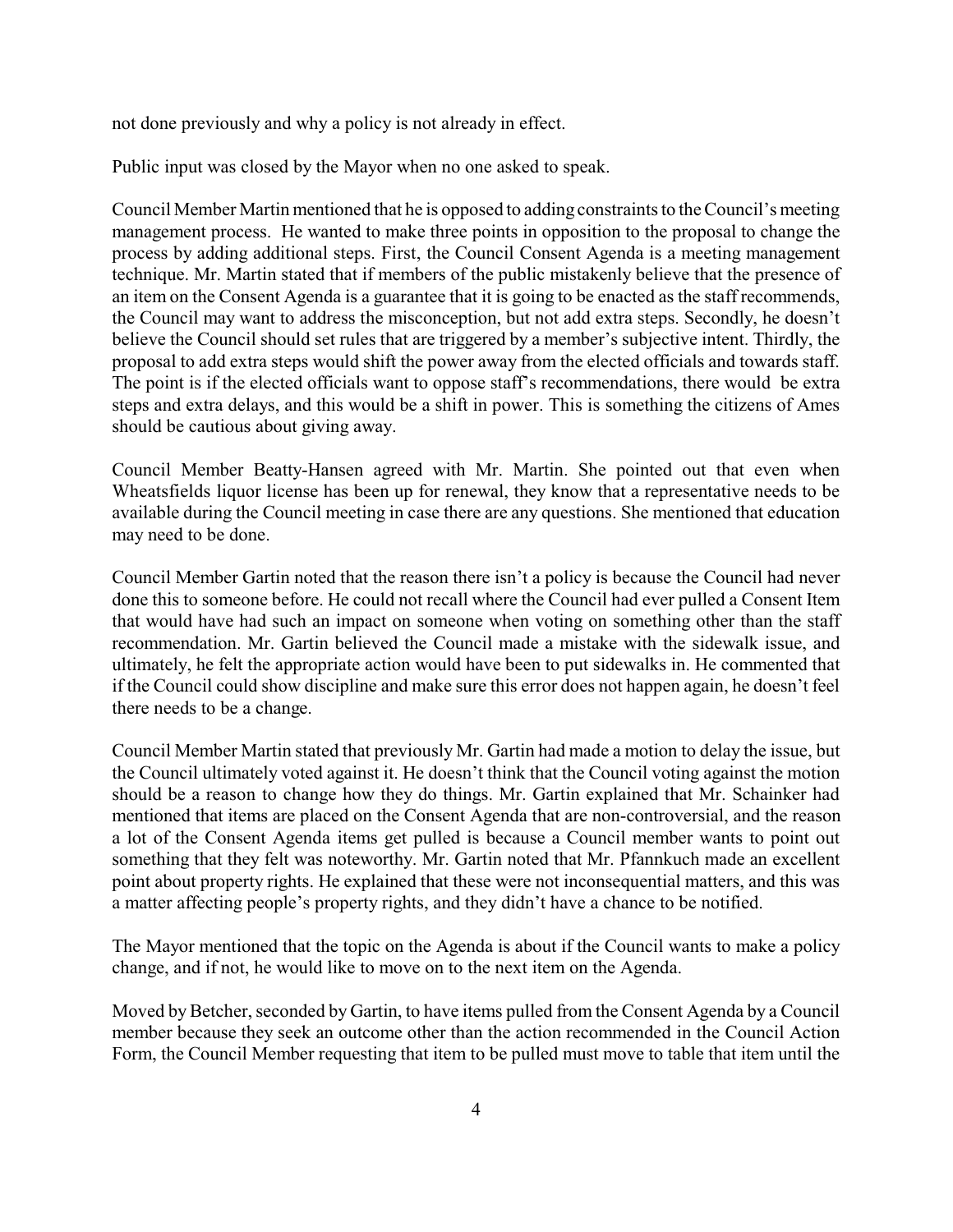next meeting.

Council Member Martin stated he had grave concerns about a written policy that would need to be written into an Ordinance or Robert's Rules of Order. To establish a policy that requires an otherwise independent Council Member to make a motion would be a problem. Mr. Martin stated he is opposed to the motion.

Council Member Junck stated the waythe motion is worded could be problematic. She explained that sometimes the way the Council pulls items from the Consent Agenda is to further discuss the item, and ifthe Council wanted to go with Option 1 to approve or Option 2 to deny. Ms. Junck didn't think it would be worth it to put a policy in place.

Vote on Motion: 2-4. Voting Aye: Betcher, Gartin. Voting Nay: Beatty-Hansen, Corrieri, Junck, Martin. Motion failed.

**HISTORIC PRESERVATION COMMISSION RECOMMENDED PRESERVATION PLAN AMENDMENTS:** Planning and Housing Director Kelly Diekmann reviewed the draft recommendations for the Historic Preservation Plan. Staff will bring back any recommended changes.

Peter Hallock, 114 8<sup>th</sup> Street, Ames, said that he was speaking on behalf of the Historic Preservation Commission (HPC). He noted that the Commission has been working on the recommended changes for a little over a year. Each goal, objective, and the action steps were reviewed. The proposed changes recognize some of the accomplishments since 2009, such as the 2014 rewrite of the *Ames Municipal Code* Chapter 31 - Historic Preservation, and they also reflect the current view of the Commission regarding historic preservation practices and objectives, including a focus on education. The Commission updated names and some terminology to reflect current usages. Another purpose was to consolidate a number of Action Steps and to add a few new ones. Mr. Hallock noted one minor error on the proposed Amendments attachment on page 7 (Goal 4, Objective C): a line had been put through the description of the objective and that was not intended. Mr. Hallock mentioned that Commission Member Ted Grevstad-Nordbrock and he were available for any questions.

Council Member Betcher stated that she had sent some recommendationstoCityManager Schainker, but was not sure if Director Diekmann or Planner Ray Anderson had seen them yet. She questioned the Action Step listed on page 6 (Goal 3, Objective B), which is to "Remove internal inconsistencies and update design guidelines to reflect new materials, technologies, sustainability, and "green issues." Specifically, she asked what the "internal inconsistencies" referred to. Director Diekmann answered that it refers to Chapter 31 and the design guidelines for Old Town. Ms. Betcher then questioned the Action Step for Goal 3, Objective B. She noted that there had been a lot of discussion about using graphics to illustrate Design Guidelines and wanted to know if that implied that the Commission is going to illustrate the Design Guidelines in the *Municipal Code*. Mr. Hallock mentioned that the discussion from the Commission was that some type of graphics would be part ofthe supporting information on the website that would help to illustrate examples of what was being asked for. Mr. Grevstad-Nordbrock stated that the Commission looked at other cities in Iowa that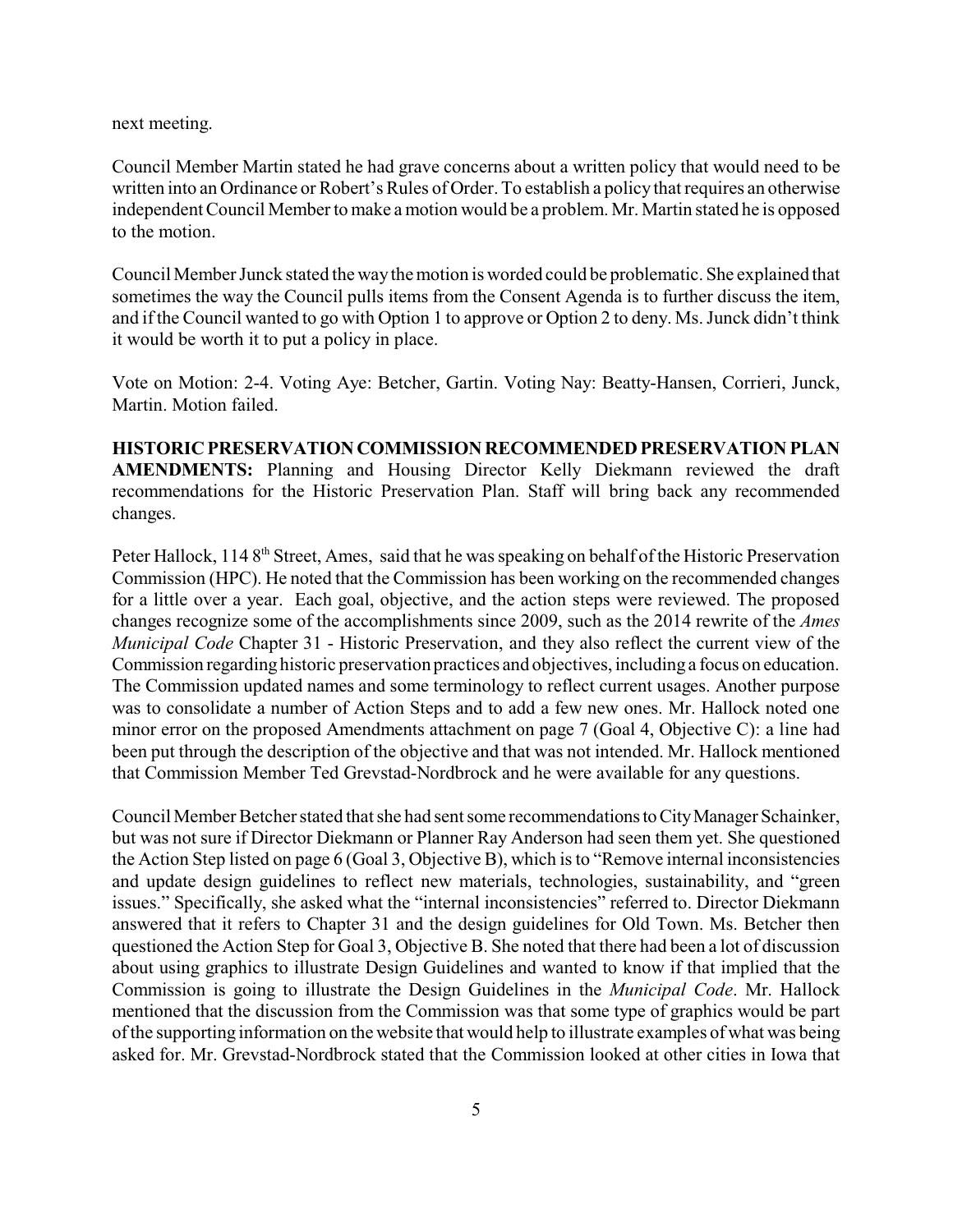had graphically represented design standards on websites. He noted that they looked at the City of Dubuque for ideas, which had tried to eliminate some of the problems that arise when the problem is verbal only. Council Member Betcher requested clarification on Objective D on page 6 under the same Goal 3. It stated to "Ensure the design guidelines for city re/development incentive programs respect the historic character of the properties and surrounding areas to which they are applied." She wanted to know if that statement implies that the City needs to revise the Urban Revitalization descriptions or other language in the incentive programs themselves to include Historic Preservation. Mr. Hallock mentioned that the language is the same as the previous Plan except that they added the word "the" in the Action Step. Mr. Diekmann commented that, as it is written, it means that if the City Council is adding criteria because of its Historic Preservation related factors, the Council or staff should be reaching out to the Historic Preservation Commission to find out what the standards are. Ms. Betcher stated her other concerns were just some wordsmithing and those were already sent to Director Diekmann.

Mayor Haila inquired about the Action Step on page 7 (Goal 3, Objective F): "Support the minimum maintenance code for rental and owner-occupied property." The Mayor wanted to know if that was accurate for owner-occupied properties. Mr. Diekmann mentioned that it would not be. Mayor Haila wondered if the Action Step should say "a" instead of "the." He then asked for an explanation of the Action Step on page 9 (Goal 5, Objective B) thatt stated, "Explore additional ways the Historic Preservation Commission could be involved with the demolition of potentially eligible historic properties in Ames." Mr. Hallock stated that the word "process" could be added into that wording. He noted that HPC does not want to be involved in demolition, but the idea is to explore some sort of notification or ability to comment about the process ofissuing a demolition permit. Mr. Grevstad-Nordbrock recommended changing the word "explore" to "review."

The Mayor opened public comment and closed it when no one spoke up.

Mr. Diekmann stated that they revise the Plan with the amendments and bring it back to the Council for approval on a future agenda.

Moved by Betcher, seconded by Junck, to ask staff to clean up the Plan in accordance with the discussion from the Council.

Vote on Motion: 6-0. Motion declared carried unanimously.

#### **SECOND AMENDMENT TO PRE-ANNEXATION AGREEMENT WITH ROSE PRAIRIE,**

**LLC:** Planning and Housing Director Kelly Diekmann stated the owners of Rose Prairie are requesting a second Amendment to the Agreement. Rose Prairie is a 170-acre site at the corner of Hyde Avenue and 190<sup>th</sup> Street. City Council last reviewed the rezoning of the site and an addendum to the Pre-Annexation Agreement in 2016. The developer of the site has had trouble moving forward with development. It is a large piece of land that has several features that will need to be addressed in the Conservation Subdivision Ordinance. There were other exterior improvements that the City did through a street assessment project for Hyde Avenue along with creating connections districts for sewer and water extensions that benefited this property and other properties in the area.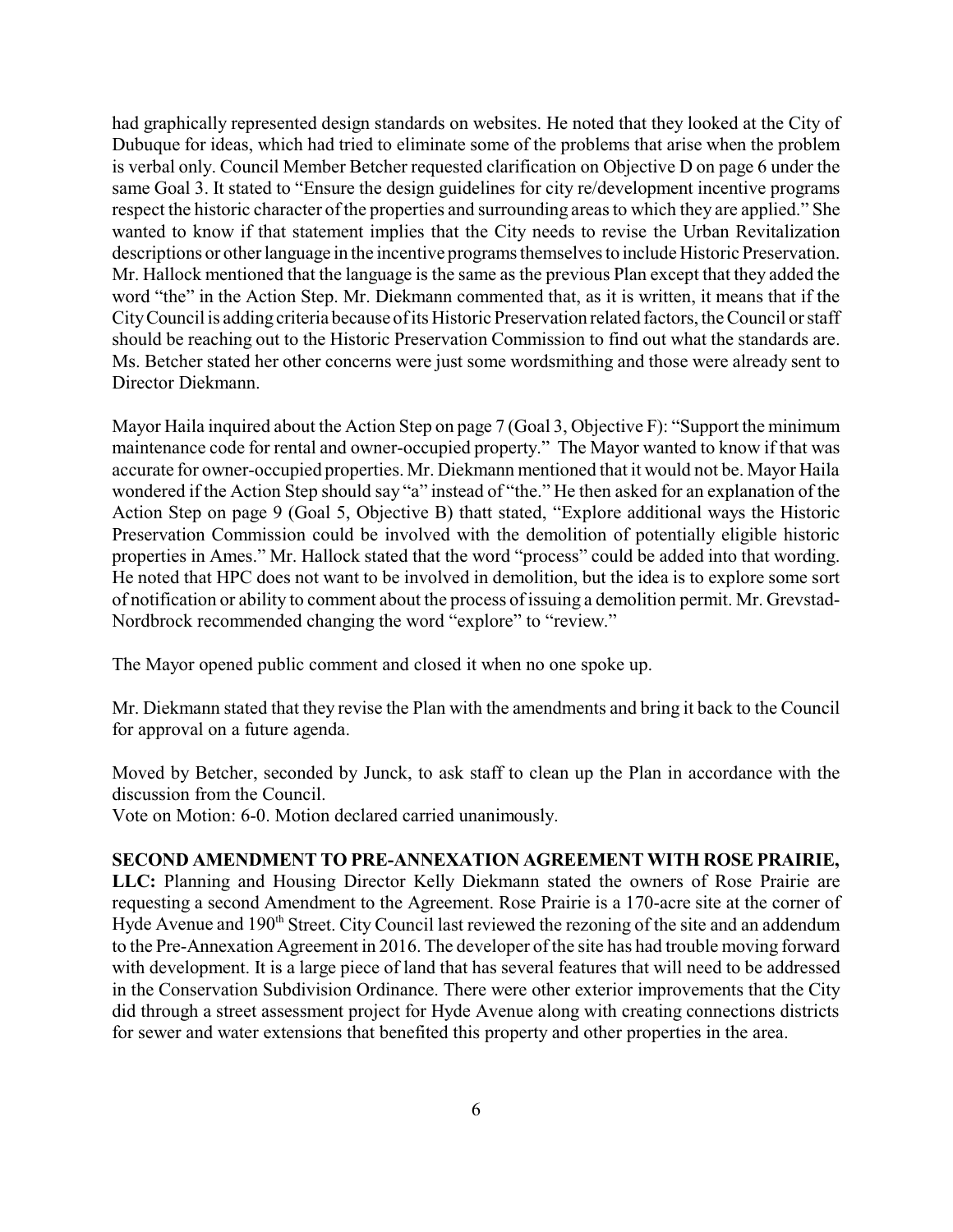The owners communicated to staff a number of items in the Agreement that they would like additional flexibility on to help move the project forward financially. A lot of it is intended to create flexibility in how the developer starts the phasing of the project and the financing of the project. The overall intent of the Project is the same as what was approved in 2016. Director Diekmann showed the Proposed Conceptual Master Plan and Lot layout. He pointed out that the feature of the east-west connector road that is a main feature will be different with the project. The developer requested to remove the road connection due to the cost of crossing the central waterway. Since 2016, the City has evaluated the North Growth in greater detail with the Ames Plan 2040 scenarios and Forward 2045 Transportation Plan. It is staff's opinion that although the connection is desirable for general access and system performance, when considering the traffic performance level and the initial cost of making the extension over the waterway and long-termbridge/culvert maintenance, removing the requirement can be justified at this time.

A few other features in the Plan relate to the assessments and connection fees. The current Agreement requires payoff of the connection fees with the development of each phase and a full payoff for all remaining areas at the time of the first Final Plat after June 30, 2023, regardless if the total area is developed. The developer asked for a ten-year payoff extension to begin in 2021. Staff supports the requested change as it is being consistent with the original intent of the Agreement. Director Diekmann stated that the street assessments are unique as they relate to an issue within the Subdivision Code. Under state law all subdivisions with a Final Plat must be fully clear of liens and assessments prior to its approval, regardless of the size of the subdivision. For Rose Prairie, they must pay the full remaining assessment with the first phase of development, which would be approximately \$866,000. The \$866,000 would have to be cleared from the property by special assessment. It would either have to be cleared or the developer would have to bond for the amount to secure that the payments would happen. The developers have indicated that they didn't want to go through additional bonding to secure the \$866,000 or have to have that amount paid for in full. To help allow for phased development and payment of the assessment, staff had identified an option for the developer to avoid the full street assessment payoff with the first development phase while continuing to make the annual payments. City Council would be asked to approve a waiver of the Major Subdivision requirement and allow for a Plat of Survey to be recorded dividing the site into two parcels, one for future development and one for immediate development. Staff believed that allowing this to happen would not change the total financial obligations of the developer, and they would be required to continue to make the required annual assessment.

The current Agreement also requires the developer to complete the east-west sanitary sewer line extension for future development at their sole cost. However, due to the size and length of the extension, the developer is concerned about the total cost and benefit of the project as structured in the Agreement. Staffsupports exploring the developer's request to reduce the developer's obligation to fully extend the sewer line at their sole cost. However, a precise endpoint for the developer's project still needs to be negotiated before staff can make a final recommendation.

Referencing the trails in the area, Director Diekmann indicated that on the Hyde Avenue frontage one of the elements that was negotiated in 2016 was to relocate the trail on the west side of Rose Prairie to the Hyde Avenue frontage. This was in recognition that the City and the County had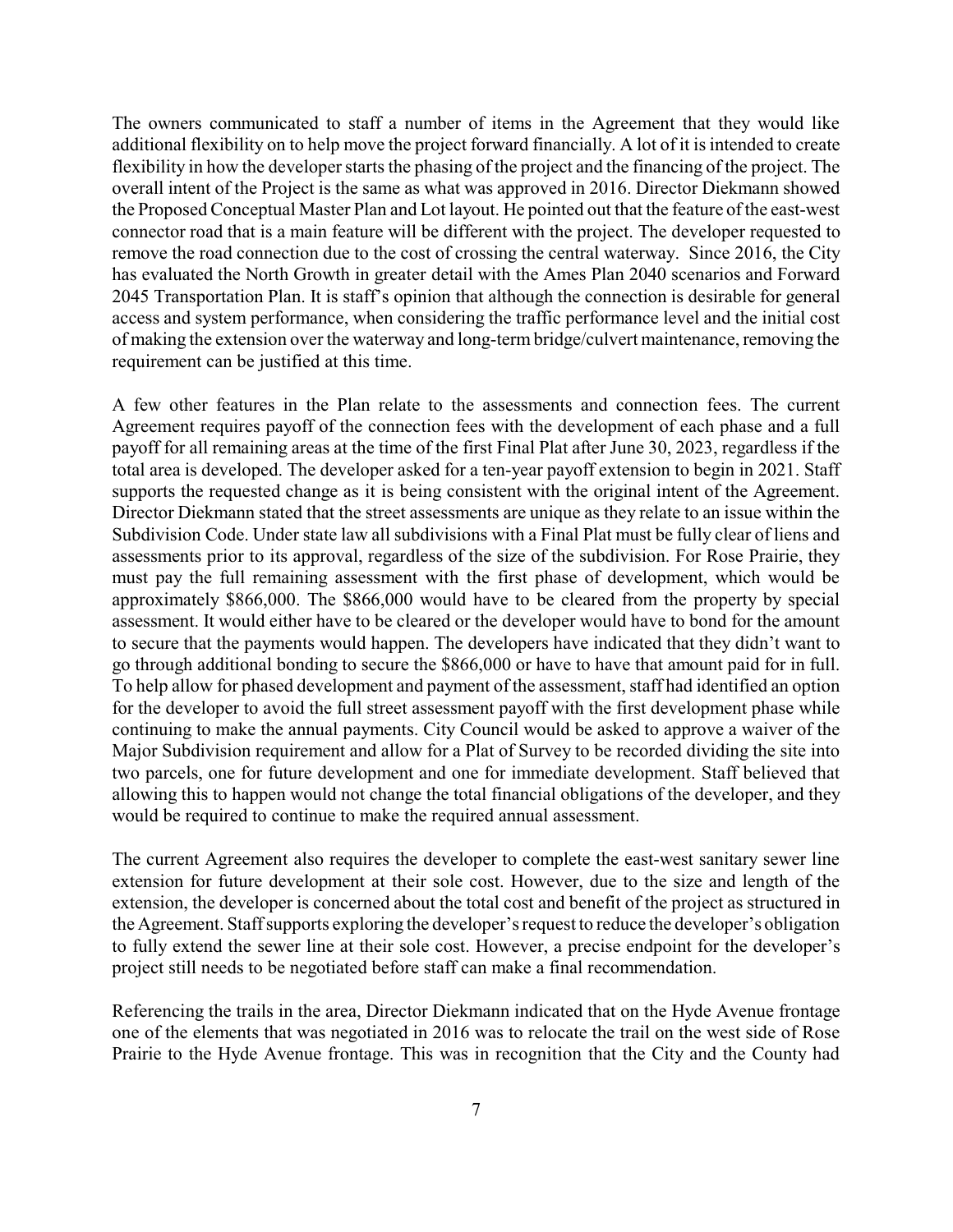changed its plans for bicycle facilities from earlier planning. What was negotiated was that the developer would, within two years of the first phase, build the shared use path from  $190<sup>th</sup>$  Street across the Sturgis property all the way to the end point of the Hunziker development. The proposed change would require, with development of the first phase, completion of the path along Rose Prairie's Hyde Avenue frontage from 190<sup>th</sup> to the south end of the first phase (approximately a half mile), and then allow for deferral of the remainder until such time as it can be connected with other improvements to the south that are expected with the planned Hunziker development of Auburn Trail. A new proposal in the Agreement is the east-west pedestrian trail. Originally, the development plan included a private HOA-maintained five-foot walking path trail as an east-west connection. As part of the Forward 2045 Transportation Plan, the City identified a desire for an east-west greenway that would eventually connect from GW Carver to the Ada Hayden Trailhead on Hyde. Therefore, staff is now requesting the creation of a 20-foot greenway within the development. The developer is willing to agree to this requirement if there is an ability to construct it in phases and the City participating in the costs of creating a bridge to cross the central waterway.

The final component in the 2016 Agreement added a requirement to provide a 5-acre park to the City after the development of four phases or by 2023. Because of the proposed change of having no eastwest connector road, it is likely that the delivery of the park will be at the end of the ten-year range due to the need to have a north-south spine road extension to occur to reach the centrally located park. Staff supported modifying the requirement to provide the parkland based upon some level of phasing, but no later than 2031.

Council Member Gartin asked Director Diekmann to give some history as to why the bike path was moved to the west side of Hyde as opposed to the east side. He felt that the County's bike path that they built up to Gilbert was a beautifully built trail and it would have been nice if the trail could have continued on the east side. The trail being moved to the west causes bicyclists to cross twice to get to the trail that will be on the west side. Mr. Diekmann stated his take on the change is because the County is the one that shifted the trail to the east side. He explained that the City of Ames built its road, but the prepared plans were built in 2015 and the plans didn't even include a shared use path. Public Works was able to grade the road to allow a path to be included in the future. It was well after 2015 when the County did its project, which was based solely on the land they were able to acquire. Director Diekmann mentioned that by that time the City had already completed the road before the County finished the project on the north. Mr. Gartin stated he can be a little flexible, but there is an increasing amount of traffic on Hyde Avenue and the sooner the City can get bicyclists off Hyde Avenue and onto the trail would be for the best.

Council Member Betcher inquired about the timing of the park as the Council Action Form said it would be completed no later than 2031. She commented that 2023 might be a little early, but waiting ten years for a park and maybe a temporary terminus for a bike trail seemed really long to wait. Director Diekmann explained that he is more focused on the fact that there will be phasing triggers that will spell out the expectation that if development happens faster than 2031, the park will get done faster. There are four phases and the difficulty is how far into the project the park is to know when the phasing of it will be. Ms. Betcher asked if the trail was dependent upon the park being completed. Mr. Diekmann stated that the trail would not get completed until the spine road gets to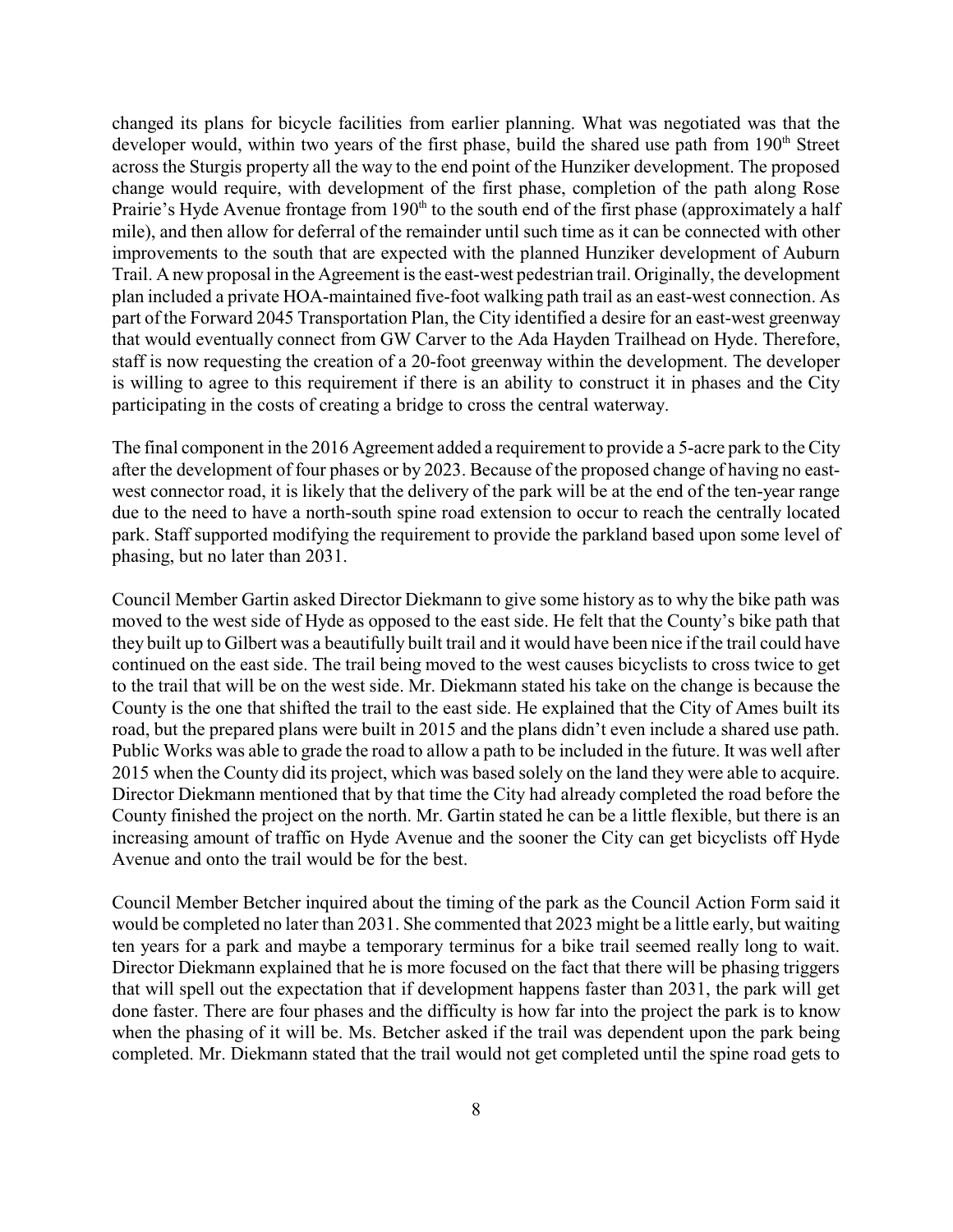that intersection.

The Mayor opened public comment.

Linda Murken, Story County Supervisor, mentioned that she was not working for the County at the time when it was decided that the bike trail needed to go on the east side rather than the west, but she was told that there was a good size drainage tile to the west, and it would have been prohibitive to try to put the bike path on the west side. Ms. Murken stated that the Story County Board of Supervisors has had discussions with its engineer and City of Ames staff about their concerns with the current traffic at 190<sup>th</sup> and Hyde Avenue. She noted that with the development of Rose Prairie, Auburn Trail, and Quarry Estates there is going to be about 850 units in the area that will have the majority of the traffic going onto Hyde Avenue or 190<sup>th</sup> Street. This will put more pressure on the area. Ms. Murken understood that this area is in the Forward 2045 Plan, but it is more than a few years down the road. She felt that starting the design plan in 2023 would be too late and recommended having the design plan done sooner. She advised that she drives this area daily and people run the stop sign all the time, which will become an even larger issue. Ms. Murken thought it would be a good area for a roundabout.

Public input was closed by the Mayor when no one else came forward to speak.

CityManager Steve Schainker stated that what CountyBoard of Supervisor Murken was questioning is something that is looked at when putting together the Capital Improvements Plan. Traffic Engineer Damion Pregitzer reviews a number of projects and prioritizes them based on the amount of traffic. Everything is considered during the Capital Improvement Plan (CIP). Director Diekmann noted that all the traffic for this area was put into the latest traffic model of the latest Traffic Plan, and there is not any new traffic intensity for this area that was not already anticipated.

Council Member Martin mentioned that he wanted to follow up on one point that Council Member Gartin made about the shared use path on the west. He understood how deferring the construction of the portion of it in front of the Sturgis property could be an advantage to whomever is developing Rose Prairie, but he felt that the City also needs to recognize that Hyde Avenue is a very busy road. He would be interested in asking staff to try to be flexible to see if there is a way to get the shared use path built in front of the Sturgis property sooner rather than later.

Council Member Gartin wanted to know if there were any issues that were presented that staff did not think were good suggestions from the developer. Mr. Diekmann stated that the developer had several issues to save them money that staff tried to help them work through. One of the other financial obligations is to commit to traffic improvements offsite. There is a flat \$185,000 fee that needs to be paid by all developers and staff did not entertain any phasing for that fee. Director Diekmann noted that they do not have a final design so there are still some changes that might happen.

The Mayor asked about the schedule for the Hunziker property to the south. Mr. Diekmann mentioned they have a sketch plan and met with the developer about a month ago. A rezoning and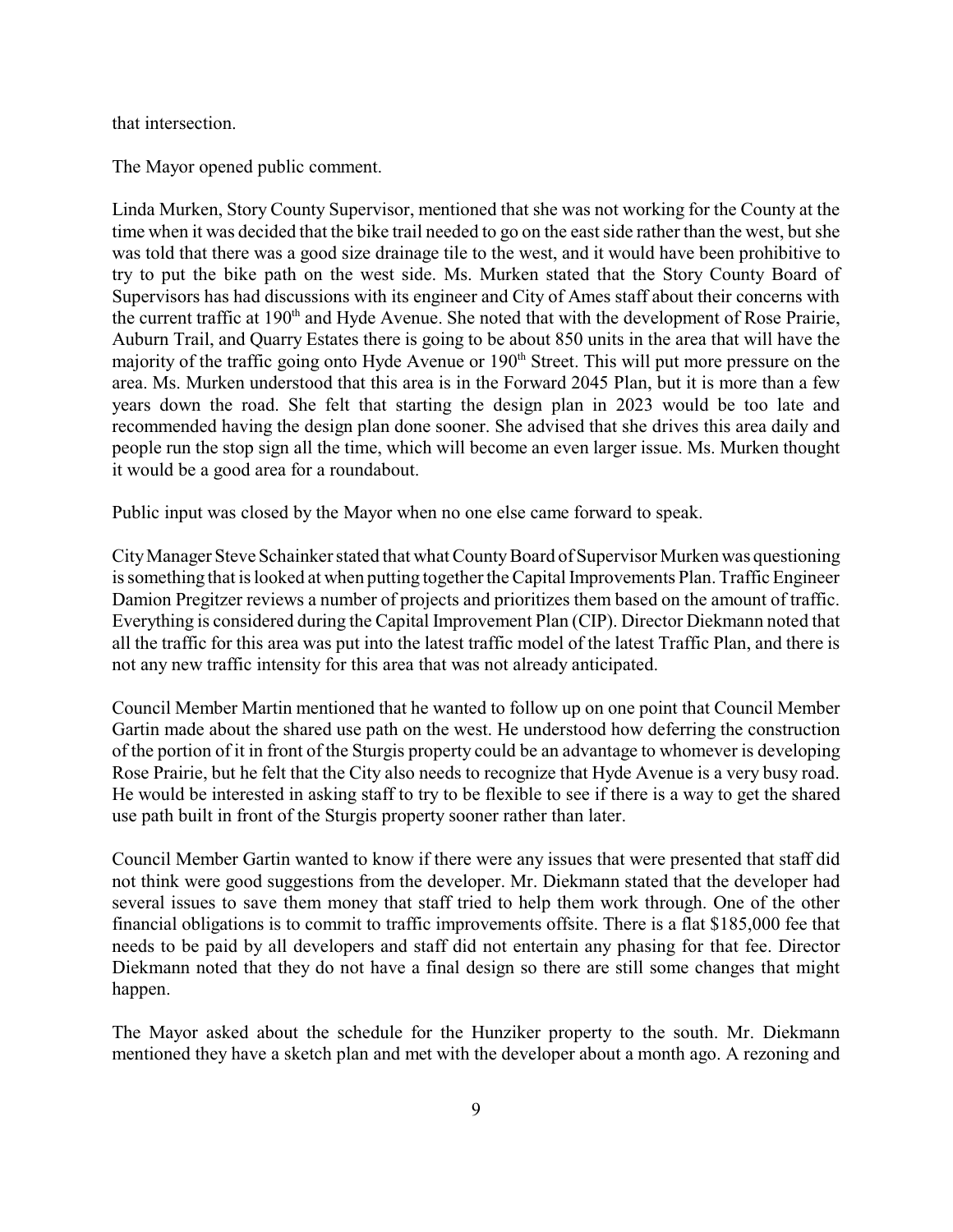subdivision request will probably come before the Council later this summer from Hunziker.

Moved by Gartin, seconded by Corrieri, direct staff to work with the developer to proceed with the changes to the Master Plan and Pre-Annexation Agreement. Vote on Motion: 6-0. Motion declared carried unanimously.

Moved by Gartin, seconded by Corrieri, to allow the developer to proceed with proposing a Plat of Survey to divide the site into two parcels with the intent of assigning the street assessment solely to the future development parcel.

Vote on Motion: 6-0. Motion declared carried unanimously.

**STAFF REPORT REGARDING COMMUNITY GARDENS & FOOD FORESTS:** Parks and Recreation Director Keith Abraham mentioned that the Staff Report gave a lot of information regarding where the City was at regarding the community gardens and the options that were reviewed. He noted staff did get the Parks and Recreation Commission involved and the StaffReport lists its recommendations. Mr. Abraham pointed out that the Commission was not really excited about adding food forests at this time.

Council Member Beatty-Hansen liked the suggestions and felt that starting slow would be fine. Regarding the food forest at the property on Billy Sunday Road adjacent to the Dog Park, she stated her concern about having something like this in a remote area. Ms. Beatty-Hansen commented that if a bunch of fruit becomes ripe at once she could see some logistical challenges in getting the food to people who need it without having a volunteer group or an organization to help. She mentioned that there may be a floodplain property adjacent to the Hilton Coliseum that could be looked at in the future. Ms. Beatty-Hansen thought the idea of putting some raised beds in the Dog Park would be better.

Council Member Gartin concurred with Ms. Beatty-Hansen and liked the idea of raised beds. He stated that in spending time with people at United Way of Ames, he understands there are legitimate food insecurities in Ames and this idea isn't just an aesthetic one, but over time will help with nutrition needs within the community.

Council Member Junck wanted to know how the Billy Sunday site was determined to be big enough for a food forest and how much land is typically needed for one. Director Abraham stated that with the food forest, staff was looking for an area that was not being utilized. He stated that the entire area wouldn't be used for a food forest, only a portion of it. As far as food forests Mr. Abraham had seen some as small as a quarter acre while there were others that were over ten acres. It depended on the size of the community and what people were looking for. Most of the food forests he had seen had an organized component to it.

Council Member Martin stated that the memo that was sent to the Council in July 2020 had mentioned possible locations for community gardens. It had mentioned a site at the end of Cottonwood Road. He didn't see that location mentioned in the current Staff Report and wanted to know if there was a change. Mr. Abraham stated when the information was shared with the Parks and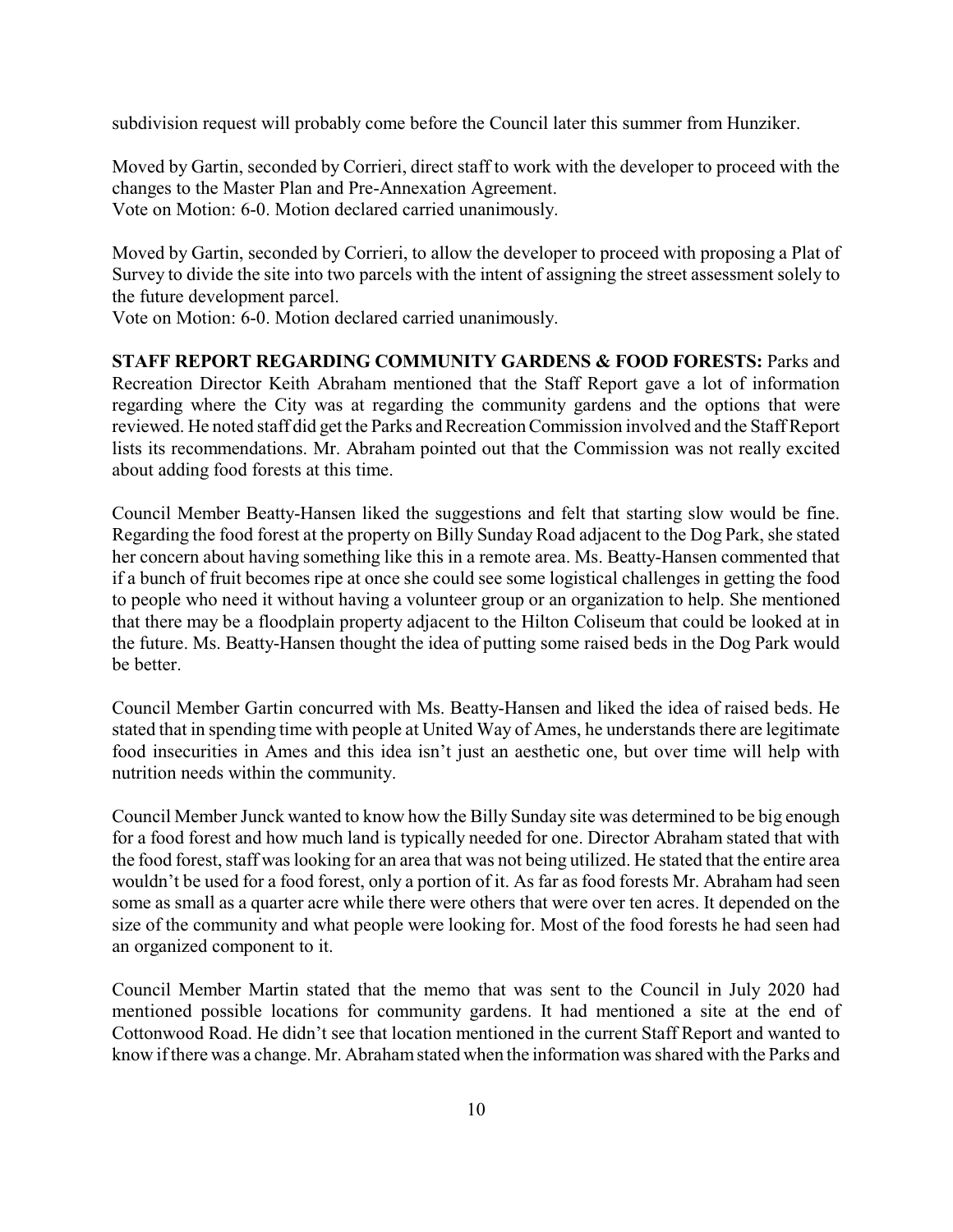Recreation Commission to get its Commission Members input, they had felt that because Cottonwood Road is anticipated to go all the way through the site attention should be focused on the Harrison, Welbeck, and the Delaware sites.

Council Member Betcher stated she had thought initially when the request came in for the City to look at community gardens and food forests there was talk of creating opportunities in the rights-ofway or traffic circles in neighborhoods. She wanted to know if there were any discussions to have smaller locations spread throughout the neighborhoods. Director Abraham stated they had not discussed those options at all. He explained that putting fruit trees in the rights-of-way would not be a good option. When a tree is planted, a letter is sent to all the property owners to make sure they agree with the type of tree being planted. Also, any fruit tree in the right-of-way will have the fruit fall to the ground and the property owner would be responsible for picking it up. Ms. Betcher asked if any discussion was had with Iowa State University (ISU) as they may have property and students who would be interested in working on this type of project. Mr. Abraham mentioned staff has not reached out to ISU. He stated that if they proceed with a Food Forest in the future they could reach out to United Way and schools to see if they could get any volunteers.

Mayor Haila opened public comment. It was closed when no one came forward to speak.

Moved by Junck, seconded by Beatty-Hansen, to direct staff to pursue Option 1 (to add more raised beds and a water source at the Carr Park site) and Option 3 (to develop a community garden at the 830 Delaware property), and continue to explore location options and potential partnerships for Food Forests in Ames.

It was asked what the timing would be for a community garden. Director Abraham explained that, with the number of projects that the Parks and Recreation Department currently has, he hopes that the infrastructure and the water in Carr Park could be done this summer along with starting the infrastructure on Delaware and to be able to start gardening in the Spring of 2022. He mentioned that with the raised beds, he would like to see some community groups to help build the raised beds, but if that can't be done, staff would do it and the best time for staff to build themwould be in the winter.

City Manager Steve Schainker reminded the Council that this item has not been budgeted, and if the Council wanted to proceed it would cost about \$30,000. Those funds would come out of the Council contingency unless there is a savings at the end of the year from other projects.

Council Member Martin stated that the sidewalk issue on Delaware should be discussed as that is an additional \$12,000. He noted that the reason to discuss it is because there was recently a traffic study done on Delaware that talked about a sidewalk connection on east Delaware that is scheduled to be done in the 2025-26 Capital Improvement Plan for \$35,000 to cover the entire stretch. Mr. Martin mentioned that he is not sure if they should pay for a chunk of it now opposed to later, but inquired if there was something that should be optimized. Mr. Abraham stated he would have a conversation with Public Works Director John Joiner regarding the sidewalk.

Vote on Motion: 6-0. Motion declared carried unanimously.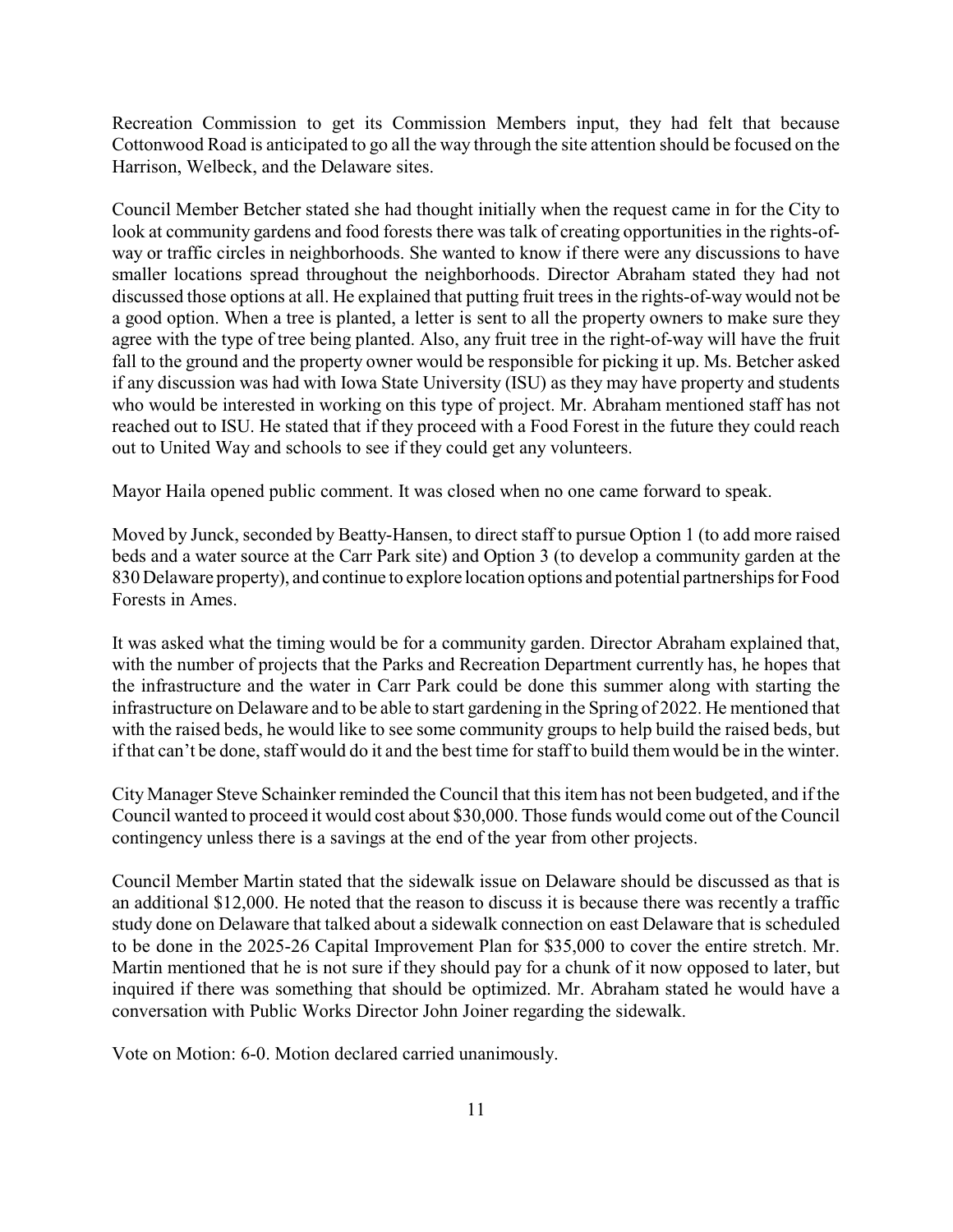**RENEWAL OF CLASS C LIQUOR LICENSE WITH OUTDOOR SERVICE & SUNDAY SALES - SIPS AND PADDY'S IRISH PUB 126 WELCH AVENUE:** Interim Police Chief Geoff Huff highlighted that Sips and Paddy's had 20 violations since 2021. He noted that up until the beginning of this year the Police Department did not have a lot of enforcement in bars and the bars were not that busy. Once the Governor lifted some of the restrictions for restaurants and bars, the Police Department started to do more enforcement. Interim Chief Huff explained that staff doesn't doubt that Sips and Paddy's will get the number of violations reduced, but having a high number of violations before a renewal is not acceptable. At this point staffis not recommending a full 12-month renewal, but a 6-month license. This would give the business and the Police Department time to evaluate any changes the business can make to reduce the number of violations. The Police Department had already recommended some changes for Sips and Paddy's to make. Mr. Huff noted that there has been a huge increase in fake IDs that are being purchased online from overseas and it is hard to shut those sites down. He is confident that Sips and Paddy's can get these issues worked out.

Mayor Haila asked if there were any code provisions as to what can or can't be done, in terms of requiring staffing, etc. City of Ames Attorney Mark Lambert stated that the City has no authority to require staffing, but the business has to comply with state law and City Ordinances. The options are limited for the Council to choose from. He recommended that the Council make a motion to deny the 12-month renewal and then another motion approving a 6-month license.

Mayor Haila inquired when the current license expires. Interim Chief Huff stated that the current license expires on April 13, 2021.

Council Member Betcher commented that the Council has had to do this before with a few other establishments and it seemed to work.

Council Member Gartin mentioned that staff's recommendation is very fair for the applicant. Mr. Huff stated it is always a balancing act and they want to be fair. Staff does not have any interest in putting anyone out of business.

The Mayor opened public input.

Andrew White, 3315 146<sup>th</sup> Street, Urbandale, stated he wanted to give some context to the violations and what the business has done to improve and continue to do to help with fake ids. He noted that the 15 violations (9 at one of the bars and 6 at the other) in January is unacceptable. Mr. White mentioned that he was caught off guard as well with the high numbers. The bars have turned in over 300 fake IDs they have about another 300 to turn in. It has been a challenge to keep up with all the fake IDs; all his staff are required to take a class given by Police regarding fake IDs. All his facilities have added the ID Scanner App from the Alcohol Beverages Division and now staff members are planted at all exits to make sure no one enters through them. Mr. White stated they will continue to work with the Police Department to make improvements.

The Mayor closed public comment.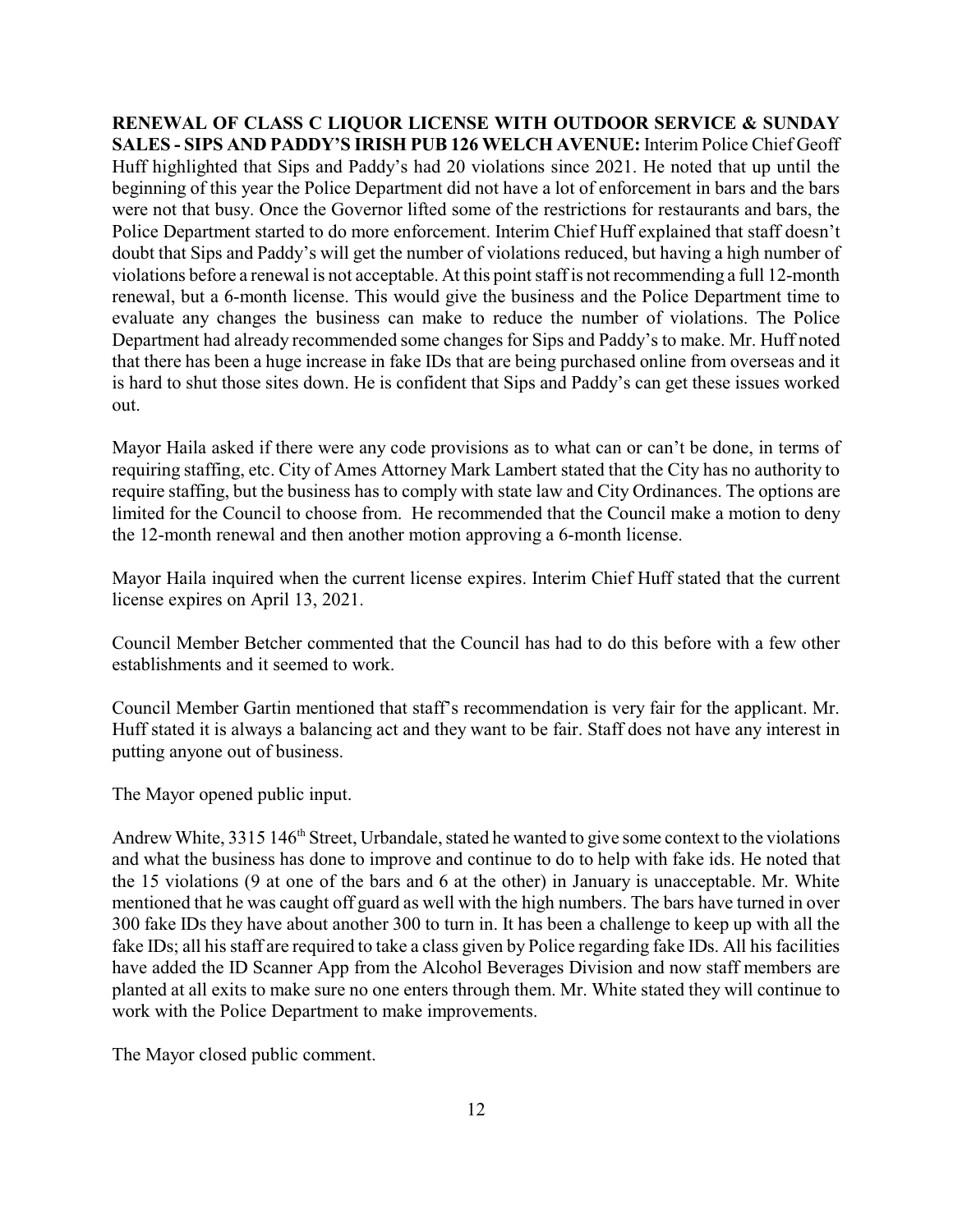Moved by Gartin, seconded by Betcher to deny the 12-month renewal of the Class C Liquor License with Outdoor Service & Sunday Sales - Sips and Paddy's Irish Pub at 126 Welch Avenue. Vote on Motion: 6-0. Motion declared carried unanimously.

Moved by Gartin, seconded by Beatty-Hansen, to approve a 6-month license for Sips and Paddy's Irish Pub at 126 Welch Avenue. Vote on Motion: 6-0. Motion declared carried unanimously.

The Mayor recessed at 8:10 p.m. and reconvened at 8:15 p.m.

**HEARING ON PROPOSED CHANGE OF USE DESIGNATION FOR THE CITY-OWNED PROPERTIES LOCATED AT 519, 525, AND 601 SIXTH STREET:** Housing Coordinator Vanessa Baker-Latimer mentioned that the  $6<sup>th</sup>$  Street properties were part of a program that was done in 2014-15 to acquire properties, demolish them, and make them available for sale for affordable housing. After acquisition of the site, the City initiated a Request for Proposals (RFP) in 2015 to redevelop the site, but did not receive any qualified applications. Subsequently, the City acquired the property at 321 State Avenue. The City considered pairing the  $6<sup>th</sup>$  Street properties with the development of 321 State Avenue to potentially attract additional developer interest; however, that attempt was unsuccessful. In 2019, the City Council directed staff to become the developer of 321 State Avenue and authorized staff to pursue selling the  $6<sup>th</sup>$  Street properties. The proceeds from the sale of the  $6<sup>th</sup>$  Street properties would be used to develop 321 State Avenue.

Because CDBG funds were used to purchase the Sixth Street properties, the Department of Housing and Urban Development (HUD) regulations require the City to notify the public of its intentions to propose a Change of Use Designation for these lots. The lots would no longer be used as affordable housing for low-and moderate-income households. The removal of the affordable housing designation related to CDBG funding would allow the City to retain or sell the properties at market value. Those funds would need to be returned to HUD. A recent appraisal was done for the  $6<sup>th</sup>$  Street properties and the lots were valued at \$198,000. HUD would then reallocate all or a portion of the funds back to the City of Ames for new programming. The City intends to use the reprogrammed funds to complete the public infrastructure improvements for the Baker Subdivision.

Ms. Baker-Latimer mentioned that during the required 30-daypublic comment period there was only one comment received that voiced opposition to the change of use designation.

City Manager Steve Schainker pointed out that the sale of the property to the City in order to retain the property is part ofthe strategy for the construction of the Downtown Plaza across from City Hall. With the removal of the parking lot, the City would like to establish a parking lot north of City Hall. Funding has been allocated in the budget to acquire the property along with building the parking lot.

Ms. Baker-Latimer mentioned that once the change of use is completed, the City may have to amend the Action Plan to receive the funds back into the program. The Action Plan was just submitted last month, but the 2020/21 Action Plan may come back to the Council for an Amendment.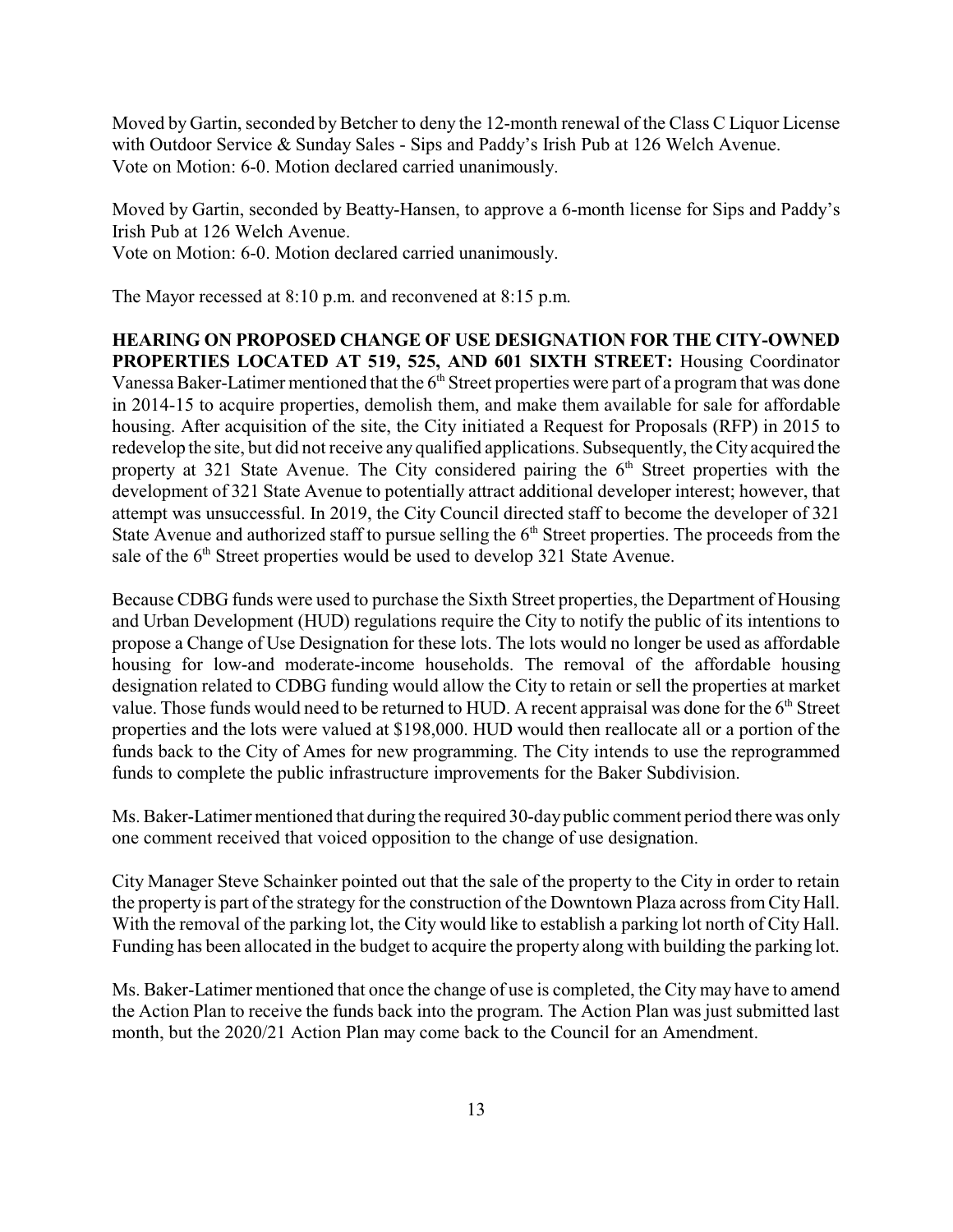Mayor Haila opened public comment and closed it when no one came forward.

Moved by Betcher, seconded by Corrieri, adopting RESOLUTION NO. 21-119 approving the change of use designation for the City-owned properties at 519, 525, and 601  $6<sup>th</sup>$  Street. Roll Call Vote: 6-0. Resolution declared adopted unanimously, signed by the Mayor, and hereby made a portion of these Minutes.

### **HEARING ON SQUAW CREEK WATER FLOOD MITIGATION - TREE CLEARING**

**PROJECT:** The Mayor clarified that the name of the creek on the west side of town was recently changed to Ioway Creek, but it is going to take some time to get the name changed on some of the projects. He explained it is not meant to be disparaging, disrespectful, or that the City is not taking the name change into consideration; however, since this project has a public hearing, the project name needs to be maintained for now due to Grant Funding.

Municipal Engineer Tracy Peterson mentioned that as soon as staff learned about the name change, they reached out to Iowa Homeland Security who reached out to FEMA regarding the name change. This project is linked to FEMA grant funding. In press releases they will use the new name, but the project name will stay the same until they hear back from FEMA.

The Mayor opened public comment. It was closed when no one came forward.

Moved by Martin, seconded by Betcher, adopting RESOLUTION NO. 21-120 approving the final plans and specifications and awarding a contract to RW Excavating Solutions, LC, of Prairie City, Iowa, in the amount of \$74,745 for the base bid plus Alternates 1, 2, 3, 4, 8, 9, 10, and 11. Roll Call Vote: 6-0. Resolution declared adopted unanimously, signed by the Mayor, and hereby made a portion of these Minutes.

Moved by Martin, seconded by Betcher, adopting RESOLUTION NO. 21-121 approving the contract and bond from RW Excavating Solutions, LC, of Prairie City, Iowa, for the Squaw Creek Water Flood Mitigation - Tree Clearing project.

Roll Call Vote: 6-0. Resolution declared adopted unanimously, signed by the Mayor, and hereby made a portion of these Minutes.

**HEARING ON ESSENTIAL CORPORATE PURPOSE GENERAL OBLIGATION BONDS AND GENERAL OBLIGATION REFUNDING BONDS:** Finance Director Duane Pitcher explained this is the usual bond issue that supports the Capital Improvement Plan (CIP). He mentioned that one item that is different is that there will be two hearings on tonight's Agenda. The first hearing is for the Essential Corporate Purpose General Obligation Bonds and General Obligation Refunding Bonds in an amount not to exceed \$25,665,000. The second hearing tonight is for the issuance of Bonds in an amount not to exceed \$700,000 and authorizing the Debt Service Levy. Director Pitcher noted on the refunding this year the Bond market had softened a little bit, but there was still a tremendous amount of savings.

The Mayor opened the public hearing and closed it after there was no one wishing to speak.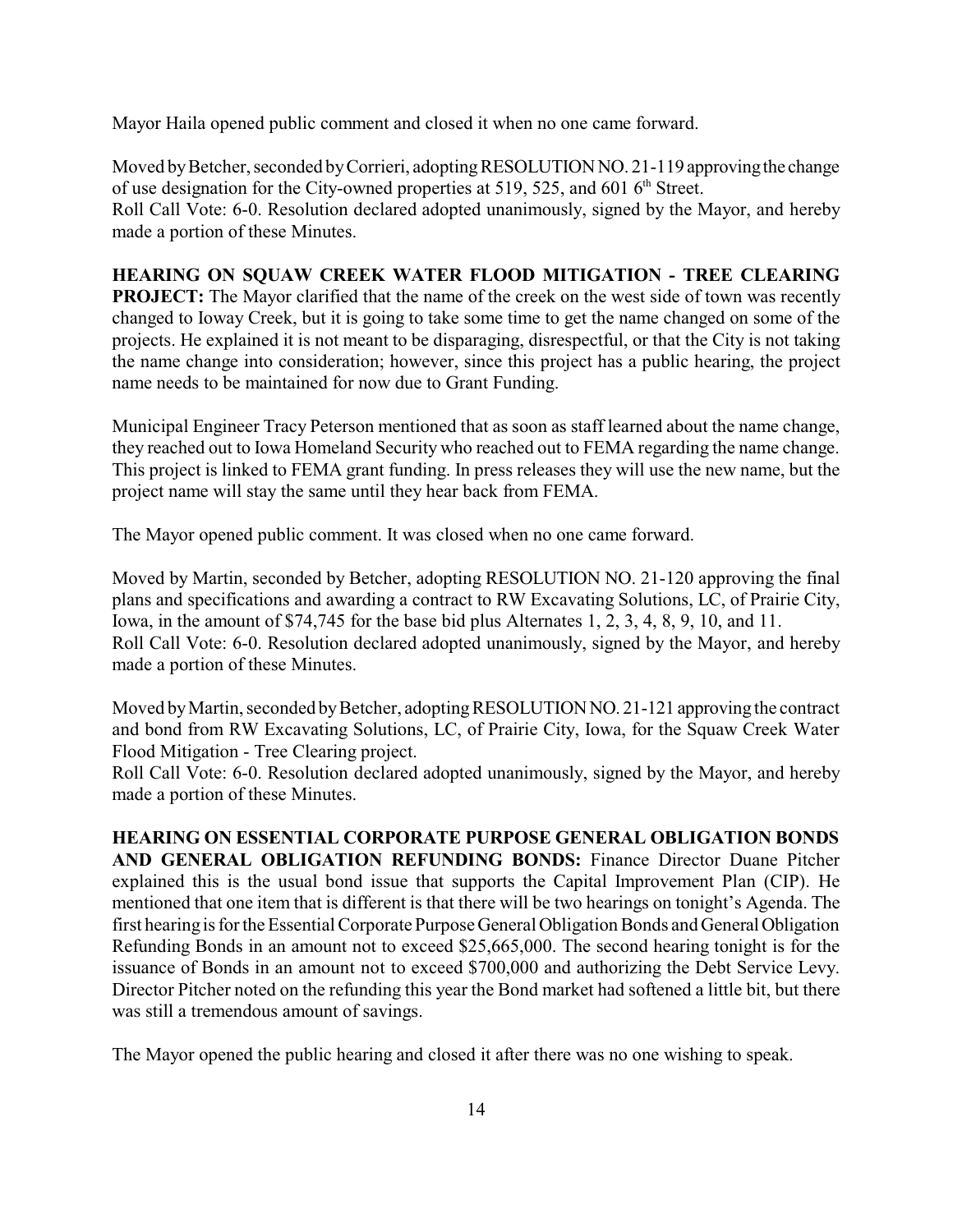Moved by Martin, seconded by Corrieri, to adopt RESOLUTION NO. 21-122 authorizing issuance of Bonds in an amount not to exceed \$25,665,000.

Roll Call Vote: 6-0. Resolution declared adopted unanimously, signed by the Mayor, and hereby made a portion of these Minutes.

## **HEARING ON GENERAL CORPORATE PURPOSE GENERAL OBLIGATION BONDS:**

The Mayor opened the public hearing. There was no one wishing to speak, and the hearing was closed.

Moved by Betcher, seconded by Junck, to adopt RESOLUTION NO. 21-122 authorizing the issuance of Bonds in an amount not to exceed \$700,000 and authorizing Debt Service Levy. Roll Call Vote: 6-0. Resolution declared adopted unanimously, signed by the Mayor, and hereby

made a portion of these Minutes.

**HEARINGONAMENDMENTSTOFISCAL YEAR 2020/21 BUDGET:** The Mayor opened the public hearing and closed it after there was no one wishing to speak.

Moved by Corrieri, seconded by Beatty-Hansen, to adopt RESOLUTION NO. 21-123 approving the amendments to the budget for Fiscal Year ending June 30, 2021.

Roll Call Vote: 6-0. Resolution declared adopted unanimously, signed by the Mayor, and hereby made a portion of these Minutes.

**HEARING ON ADOPTION OF FY 2021/22 BUDGET:** The public hearing was opened by the Mayor. He closed the hearing after no one asked to speak.

Moved by Beatty-Hansen, seconded by Junck, to adopt RESOLUTION NO. 21-124 approving the proposed FY 2021/22 Budget.

Roll Call Vote: 6-0. Resolution declared adopted unanimously, signed by the Mayor, and hereby made a portion of these Minutes.

**HEARING ON VACATING PUBLIC UTILITY EASEMENT ACROSS PORTIONS OF 220 SOUTH DUFF AVENUE:** Mayor Haila opened the hearing and closed it when no one asked to speak.

Moved by Gartin, seconded by Junck, to adopt RESOLUTION NO. 21-118 approving the vacation of the Public Utility Easement across portions of 220 South Duff Avenue.

Roll Call Vote: 6-0. Resolution declared adopted unanimously, signed by the Mayor, and hereby made a portion of these Minutes.

**ORDINANCE REQUIRING SECONDHAND DEALERS TO OBTAIN A PERMIT TO CONDUCTBUSINESSWITHINTHECITYOFAMES:** Moved byCorrieri, seconded byJunck, to pass on second reading an ordinance requiring Secondhand Dealers to obtain a permit to conduct business within the City of Ames.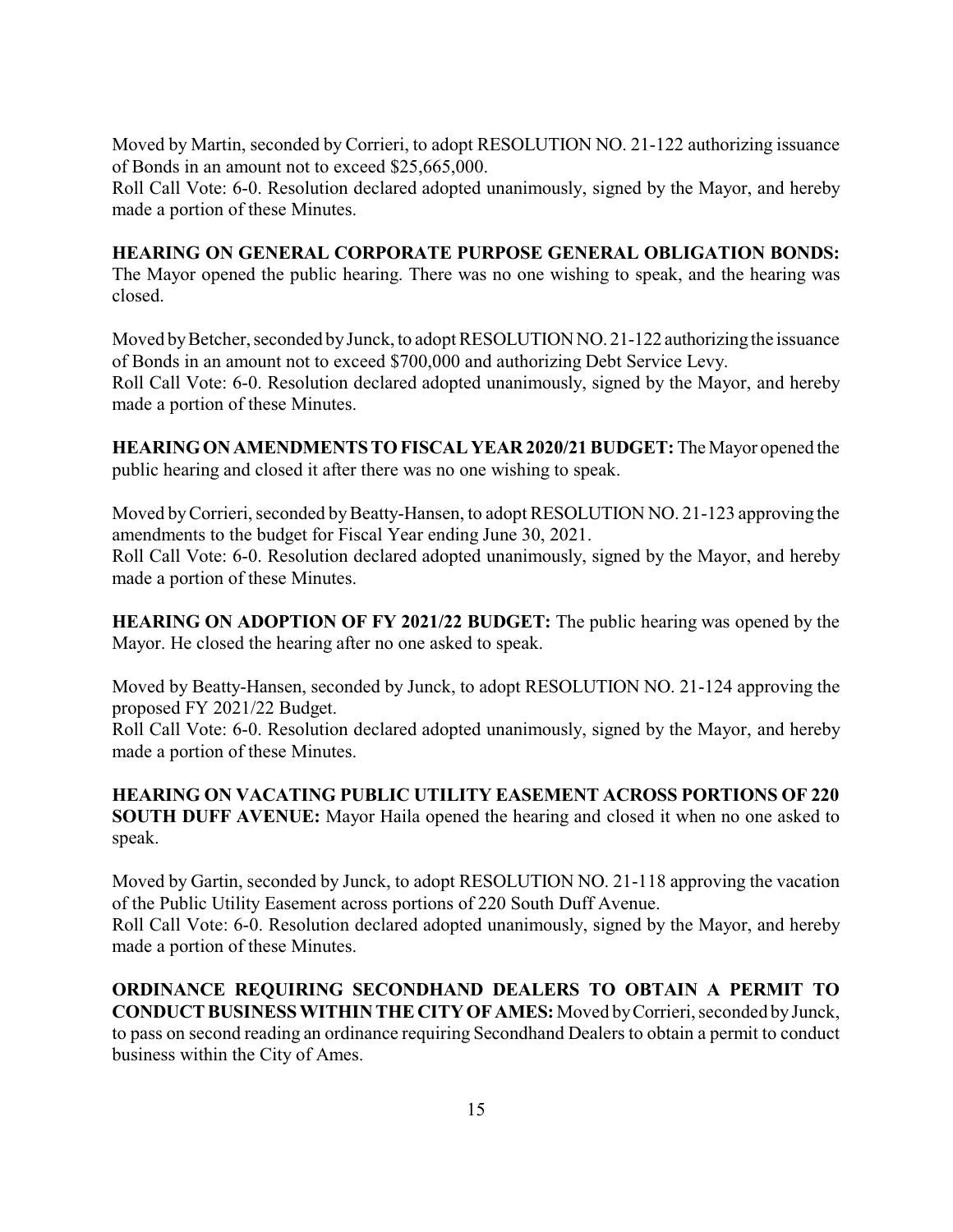Vote on Motion: 6-0. Motion declared carried unanimously.

## **ORDINANCE REDUCING THE NUMBEROF VEHICLE PARKING SPACES REQUIRED FOR APARTMENT USEINTHE DOWNTOWN SERVICE CENTER ZONING DISTRICT:**

Moved by Martin, seconded by Betcher, to pass on second reading an ordinance reducing the number of vehicle parking spaces required for apartment use in the Downtown Service Center Zoning District.

Vote on Motion: 6-0. Motion declared carried unanimously.

#### **ORDINANCE REZONING 2801 & 2803 WEST STREET FROM RESIDENTIAL HIGH DENSITY TO NEIGHBORHOOD COMMERCIAL WITH UNIVERSITY WEST IMPACT**

**OVERLAY:** Moved by Beatty-Hansen, seconded by Junck, to pass on second reading an ordinance rezoning 2801 & 2803 West Street from Residential High Density to Neighborhood Commercial with University West Impact Overlay.

Vote on Motion: 6-0. Motion declared carried unanimously.

**DISPOSITIONS OF COMMUNICATIONS TO COUNCIL:** The Mayor mentioned there were seven items on the list. The first item was a letter from Gilbert Mayor Jonathan Popp regarding the Ames Urban Fringe Plan Amendment and areas of primary importance to the City of Gilbert. City Manager Steve Schainker explained that there is not an action needed on this item as this will be part of the discussion after staff finishes the Comprehensive Plan discussion. Mr. Schainker suggested having the Mayor send a letter acknowledging receipt of the letter and the matter will be discussed later. The Mayor stated he will send a letter to Gilbert Mayor Popp.

The second item was a letter from John Hall, Executive Director, Nevada Economic Development Council requesting to begin the Ames Urban Fringe Plan Amendment process in order to remove the Verbio Nevada LLC property from the Plan so that rezoning, development, and annexation can proceed. Mr. Schainker recommended the Council refer this item to the Planning Director for a memo due to the complex issue of this request.

Moved by Betcher, seconded by Martin, to request a memo from staff. Vote on Motion: 6-0. Motion declared unanimously.

The next item was an email from Walter Hyde requesting the City to allow green burials in designated areas of the Ames Municipal Cemetery. City Manager Schainker asked to have this item referred to the Parks & Recreation Director for a memo explaining what can and can't be done with the green burial concept.

Moved by Beatty-Hansen, seconded by Junck, requesting a memo from staff explaining what can and can't be done with the green burial concept.

Council Member Gartin inquired if the Council had an interest in pursuing this topic. Council Member Betcher explained that the concept fits with the Council's goals to be greener and more sustainable and would like to know what the Parks & Recreation Director thought.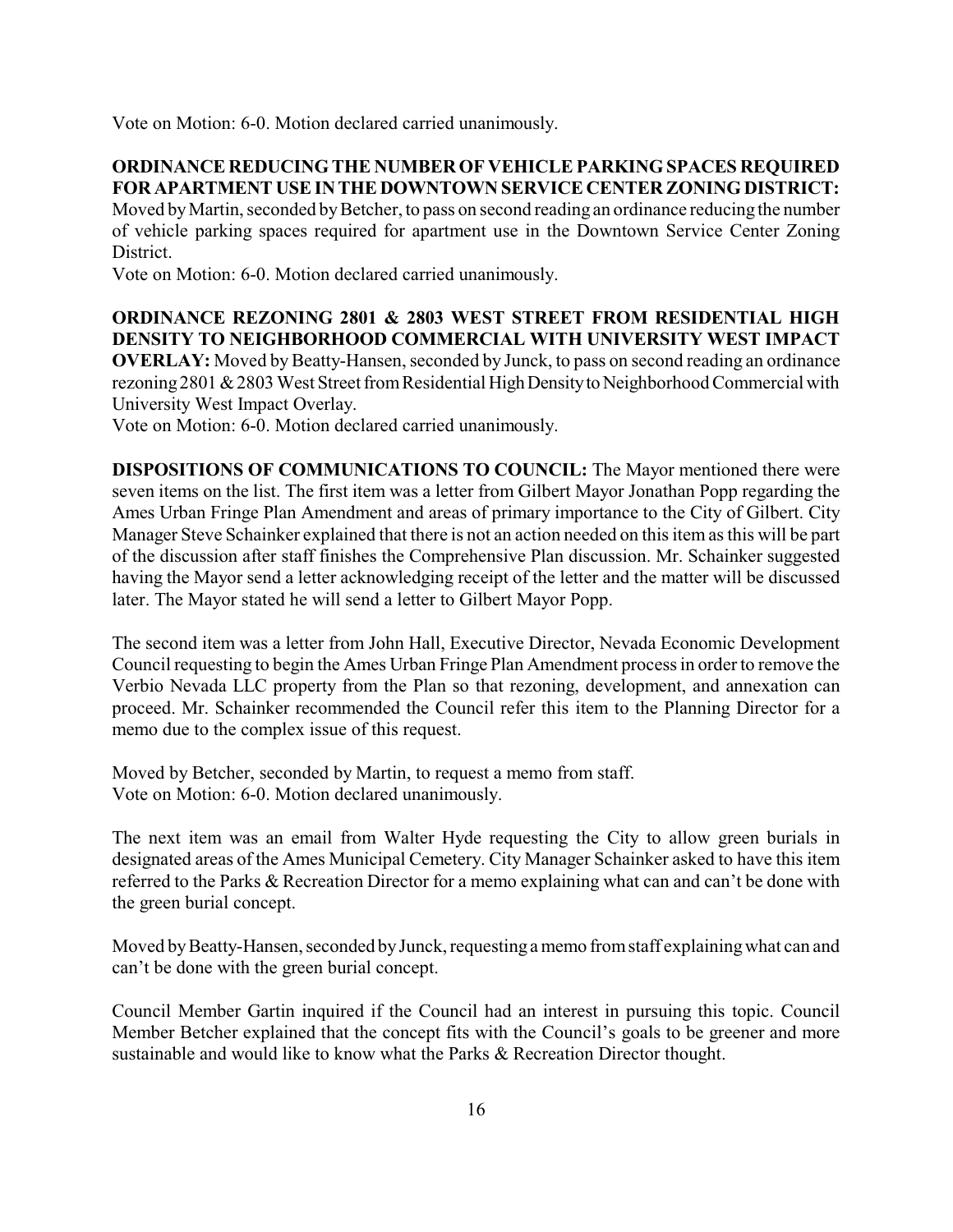Vote on Motion: 5-1. Voting Aye: Beatty-Hansen, Betcher, Corrieri, Junck, Martin. Voting Nay: Gartin. Motion carried.

The fourth item was an email from Eric Schumacher, Grand Avenue Baptist Church requesting for an exemption from the City's face covering ordinance. Council Member Betcher asked if this item had already been addressed by the City Attorney in previous emails. She noted that she thought this question had been asked before, just not by this church. City Attorney Mark Lambert explained that this request is not the same as previous questions as the Grand Avenue Baptist Church is asking for the entire Church to be exempt from the mask mandate. Mr. Schainker inquired what the current law prohibits churches from in terms of its services. Mr. Lambert stated that the church members have to wear masks due to the building being a public place where the public is invited in. It was asked if there still had to be social distancing as well. Attorney Lambert noted that the City's Ordinance does not require social distancing and only requires a mask to be worn.

The Mayor asked what the Governor's Proclamation requires at this time for masks. Mr. Lambert pointed out that the Governor has removed all requirements for churches and all public locations. Council Member Gartin stated that times have changed since the Council adopted its Ordinance.

Moved by Gartin, seconded by Martin, to place the request from Eric Schumacher, Grand Avenue Baptist Church on a future agenda for discussion of church's (all denominations) being exempt from the Ordinance.

Council Member Martin wanted to confirm with the City Attorney that times have changed enough for the Council to revisit the mask ordinance. City AttorneyLambert confirmed it was an acceptable motion as the Council received a new request. Mayor Haila noted that the current Ordinance expires on June 30, 2021.

Vote on Motion: 2-4. Voting Aye: Gartin, Martin. Voting Nay: Beatty-Hansen, Betcher, Corrieri, Junck. Motion failed.

The fifth item was an email from Adam Dodds, Facility Maintenance Manager for Perfect Games requesting financial assistance for parking lot repair at Perfect Games. City Manager Schainker stated that he had provided a memo to the Council with the history. He explained that the City does not have any current incentive program for those types of improvements (private roadways, entry-ways into commercial or industrial areas). It was noted that if the Council opened this request there would be more areas that may come forward asking for assistance.

Moved by Gartin, seconded by Betcher, to decline to take action on the email from Adam Dodds, Facility Maintenance Manager for Perfect Games requesting financial assistance for parking lot repair at Perfect Games.

Council Member Betcher asked ifthe Planning and HousingDirector KellyDiekmann or anyone had reached out to Mr. Dodds to give him the background information on his issue. Mr. Schainker stated that he will send an email to Mr. Dodds letting him know that there are no incentive programs.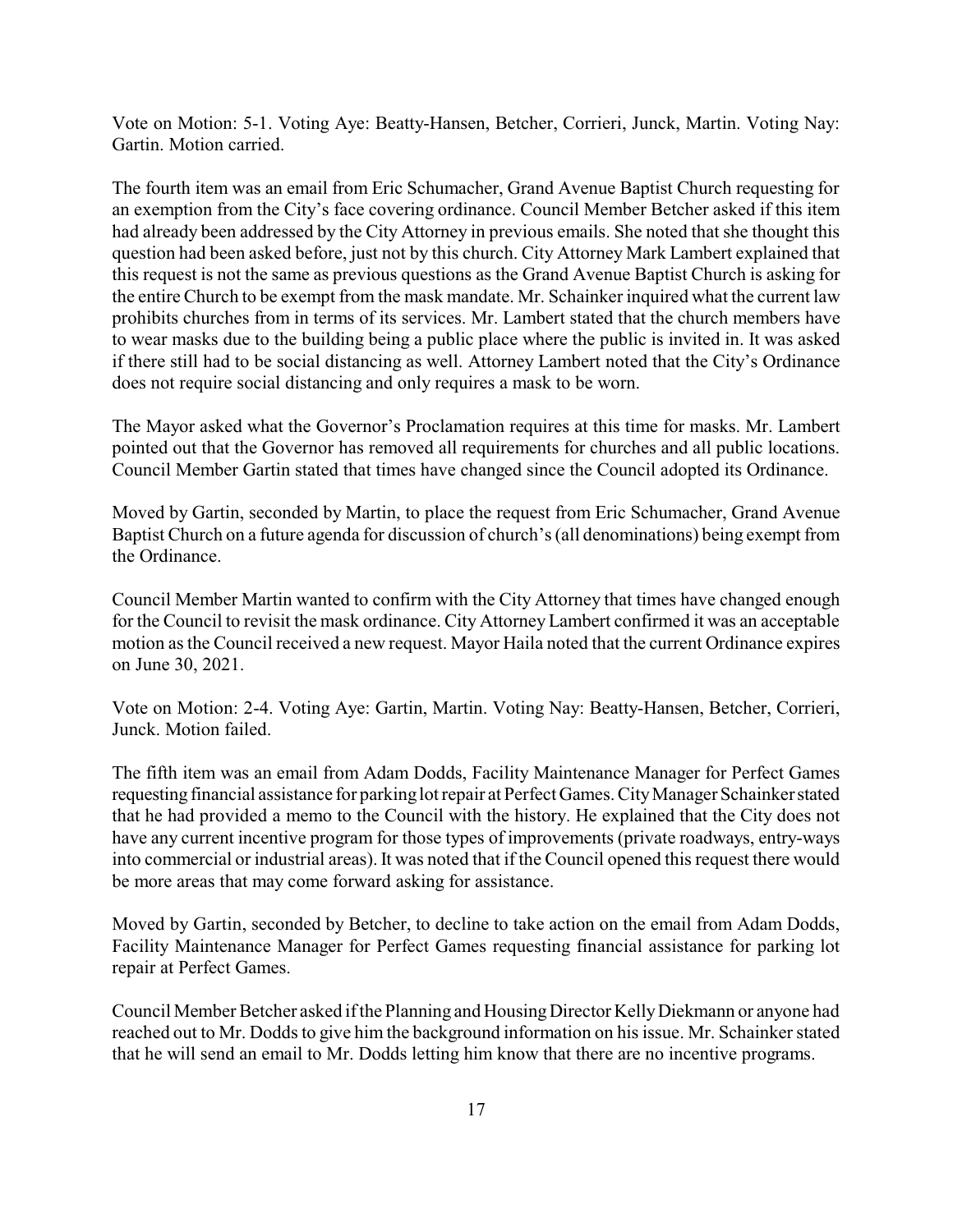Vote on Motion: 6-0. Motion declared carried unanimously.

The sixth itemwas an email fromAngelina Panettieri, Legislative Director, Information Technology and Communications, Federal Advocacy for the National League of Cities informing the Council about the FCC Emergency Broadband Benefit rules and role(s) of local governments. Council Member Martin stated that the FCC had recently authorized a substantial benefit for lower income households. Those who qualify can get a monthly \$50 discount for broadband service along with a one-time \$100 discount on equipment. The FCC is hoping to have the program started by the end of April and will be administered by broadband providers. Mr. Martin noted that the City's role is very limited, but something can be done to engage the community and ensure that Ames ISPs are participating in the program. Assistant City Manager Deb Schildroth mentioned that she had already received some information about 2-3 weeks ago and shared the information with the Human Services organizations. She thought that staff could broaden the sharing of information to church groups, hospitals, clinics, and throughout the community. Ms. Schildroth mentioned that she can work with Public Relations Officer Susan Gwiasda to get the word out. Mr. Martin asked if staff could also engage with local ISPs to make sure they are participating in the program.

Moved by Martin, seconded by Junck, to have staff (1) engage our Ames-area ISPs to ensure that they are participating in the Emergency Broadband Benefits program, (2) publicize the EBB program to our residents, and (3) inform our appropriate governmental and non-governmental partners of Ames's general activities along these lines (in hopes that they might do similar inquiries  $\&$  outreach).

City Manager Schainker asked for clarification on governmental and non-governmental partners as that could be a lot of people. Mr. Martin explained what he had in mind was notifying the Story County Board of Supervisors and United Way by way of an email blast to the entities.

Vote on Motion: 6-0. Motion declared carried unanimously.

The last item was a memo from Tracy Peterson, Municipal Engineer and Neil Weiss, Assistant Director of Water & Pollution Control giving information about the Story County Water Monitoring and Interpretation Plan, 2021-2030, and wanting to know if the Council would like to have a formal presentation on March 23, 2021.

Moved by Gartin, seconded by Martin, to place the presentation on the Story County Water Monitoring and Interpretation Plan, 2021-2030 on the March 23, City Council Agenda. Vote on Motion: 6-0. Motion declared carried unanimously.

The Mayor reviewed that staff is to draft a letter to Gilbert Mayor Popp for him to sign and he will follow up with Mr. Schumacher.

**COUNCIL COMMENTS:** Council Member Martin stated on December 22, 2020, the Council wanted to pass three Ordinances regarding Short-Term Rentals and wanted it done in a single meeting. In order to accomplish this the Council had 12 separate roll calls and thought it could have been done within four roll calls. His question is once the Council has passed the super-majority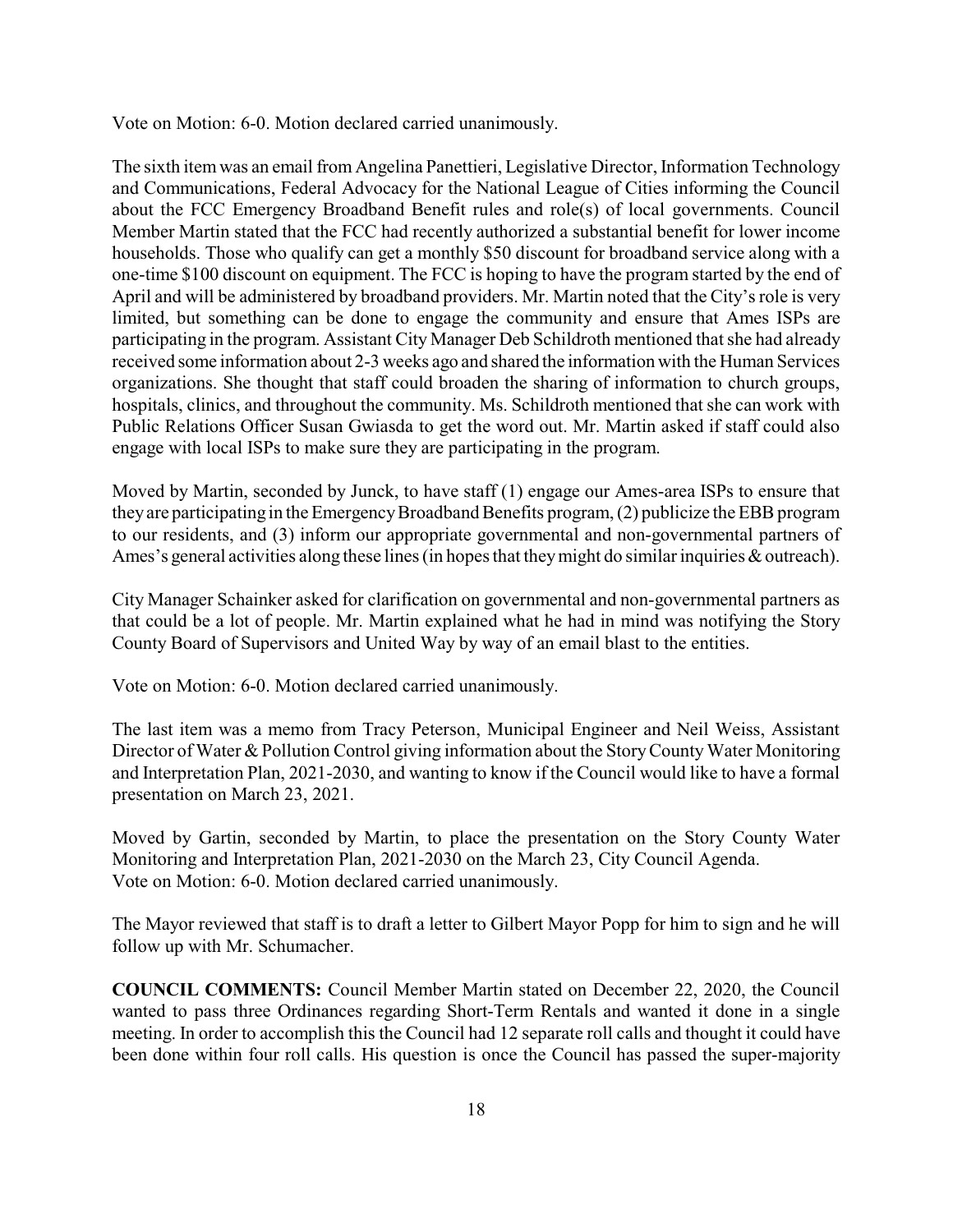threshold of suspending the rules, how many additional votes do they have to make to pass an Ordinance. Mr. Martin mentioned that he had already discussed a possible improvement with City Attorney Lambert, City Manager Schainker, Mayor Haila, and Council Member Junck. From his understanding after the first passage of an ordinance the Council could move to suspend the rules and publish the Ordinance.

Moved by Martin, seconded by Junck, to ask the City Attorney for a memo on requirements for suspending the rules regarding multiple readings of an Ordinance prior to its passage. Vote on Motion: 6-0. Motion declared carried unanimously.

Council Member Betcher stated she had been attending the National League of City's Capital City Conference and she had sent information to the Council with an update on the new American Rescue package. This package has the potential to help low-income community members with broadband issues. She noted that there is some potential for the City to help, but hasn't gotten all the details yet. Ms. Betcher mentioned that she had the University Community Council meeting and was given updates on the census. She explained that Ames will not get its redistricting information until September 30, and this could be challenging for the Council members that are running for re-election in the Fall.

Mayor Haila noted he has several items he wanted to mention. The first was that the legislature is in session and he has been spending a significant amount oftime at meetings and "Local Preemption" is a tagline on many of the items. He stated there is a lot of effort being done by trying to network with Mayors across the state, working with the Iowa League of Cities, and the metro coalition.

The Mayor mentioned that redistricting was a topic of discussion with the Mayors group, the Iowa League of Cities, and Congressman Feenstra to see if there is any way to speed up the results.

Mayor Haila pointed out that the City of Ames has over 50,000 population on the census, which makes the City part of a Metropolitan Statistical Area (MSA) designation, and the federal government is looking at changing the criteria to 100,000 population threshold. This would remove the City from the MSA and give it a lower classification. The Mayor will be drafting letters to explain how this change would impact the City of Ames.

The Mayor stated he met with the Community Health Steering Committee. The Mary Greeley Medical Center is a recipient of the Malcolm Baldrige Award. The Malcolm Baldrige Foundation has a program called "Community of Excellence" and the Committee is looking into it and will provide the Council with a presentation.

Lastly, the Mayor and City Manager Steve Schainker had a Zoom call with Leon Andrews and they are in the process of working with a scope for Diversity, Equity, and Inclusion training.

**CLOSED SESSION:** Council Member Gartin asked City Attorney Mark Lambert if there was a legal reason to go into Closed Session. Mr. Lambert replied in the affirmative, citing Section 21.5(1)c, *Code of Iowa,* to discuss matters presently in or threatened to be in litigation.